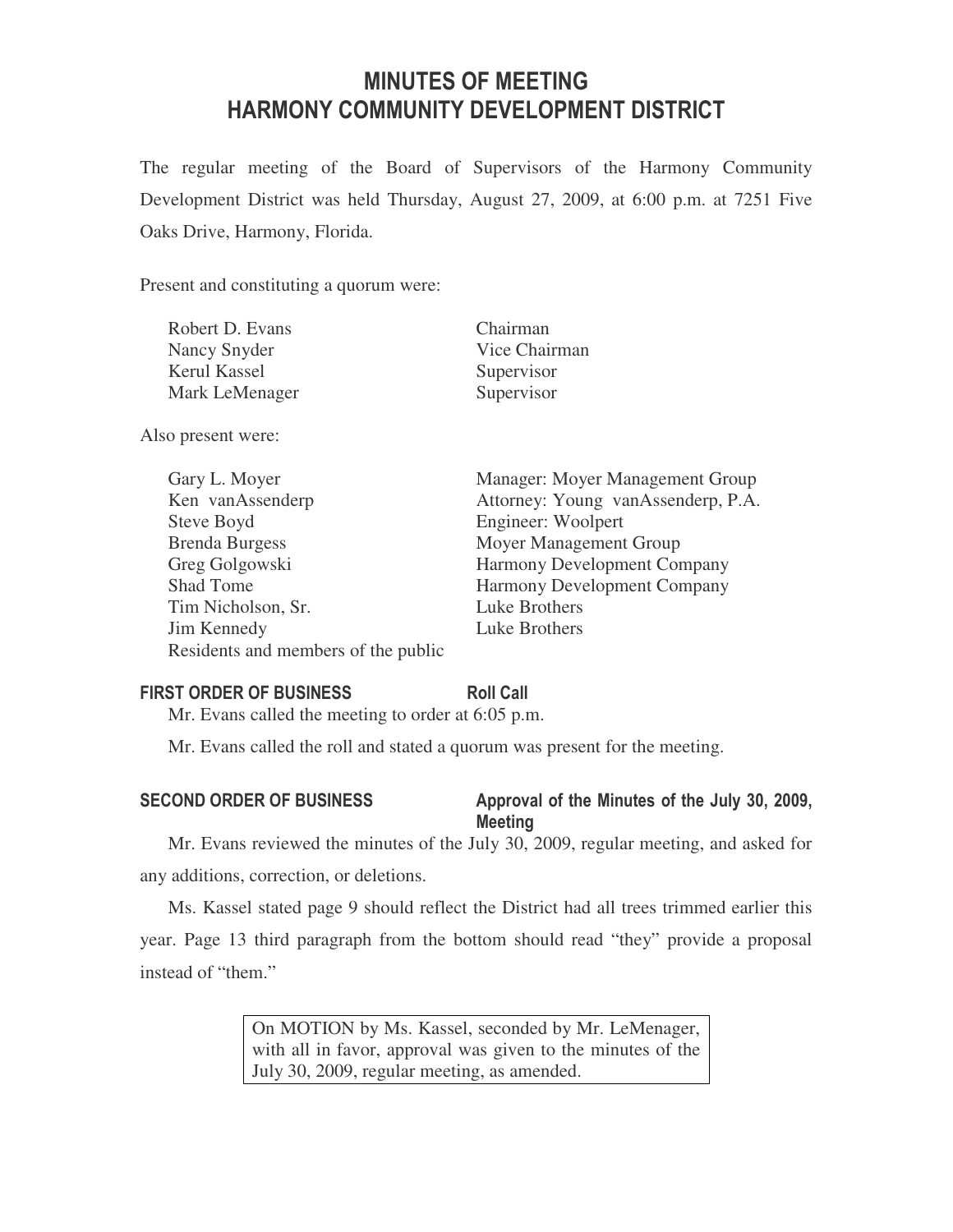# THIRD ORDER OF BUSINESS Public Hearing to Adopt Fiscal Year 2010 Proposed Budget

### **A. Fiscal Year 2010 Proposed Budget**

Mr. Moyer stated our budget is broken into administrative, field, landscaping, utilities, and operation and maintenance activities of the District. The budget is put together by management every year. We look at our contracts and the expenditures that we incurred for the same or similar line items in this fiscal year, make reasonable estimates of what will happen next year in terms of cost increases, and then extrapolate that to what the line items should be for the coming fiscal year. Our fiscal year starts on October 1 and ends September 30, as with all municipal governments. The conclusion is we are not proposing that the assessment that the District levies on your property increase this year at all. It will not be any different than what it was last year and it provides the necessary funds to operate and maintain the District.

Mr. Evans stated we appreciate the public attending the meeting because these meetings can be very informative for everyone. There were a number of meetings and a workshop relative to the budget, where we looked at all current expenses and projected expenses, planned expenditures and we examined them on a line-by-line basis. It is a very comprehensive budget and we broke it down into detailed categories. We even track every water meter and light meter so we have a good handle on where our actual expenses occur. This project has a track record of operation and maintenance expenses because of the life of the project.

Mr. Evans stated I will open the public hearing.

Ms. Kassel stated one thing about this budget is, we took considerable care to make sure there was enough reserve in case we ran into an expense, we would not have to charge an additional assessment, while still not raising assessments even one cent. We are trying to be fiscally responsible with your money so that you get the quality, services, and facilities that you want while still looking to the future to make sure we have enough in case something happens and still not raising assessments.

Ms. Carla Poirier stated the operations and maintenance talks about roads and alleys. What are you budgeting for? Our roads are a mess and I cannot imagine any of the road repairs would be only \$40,000.

Mr. LeMenager stated we have a proposal we will discuss later in the agenda for numerous alley repairs. The good news is that \$40,000 is more than the bids we received.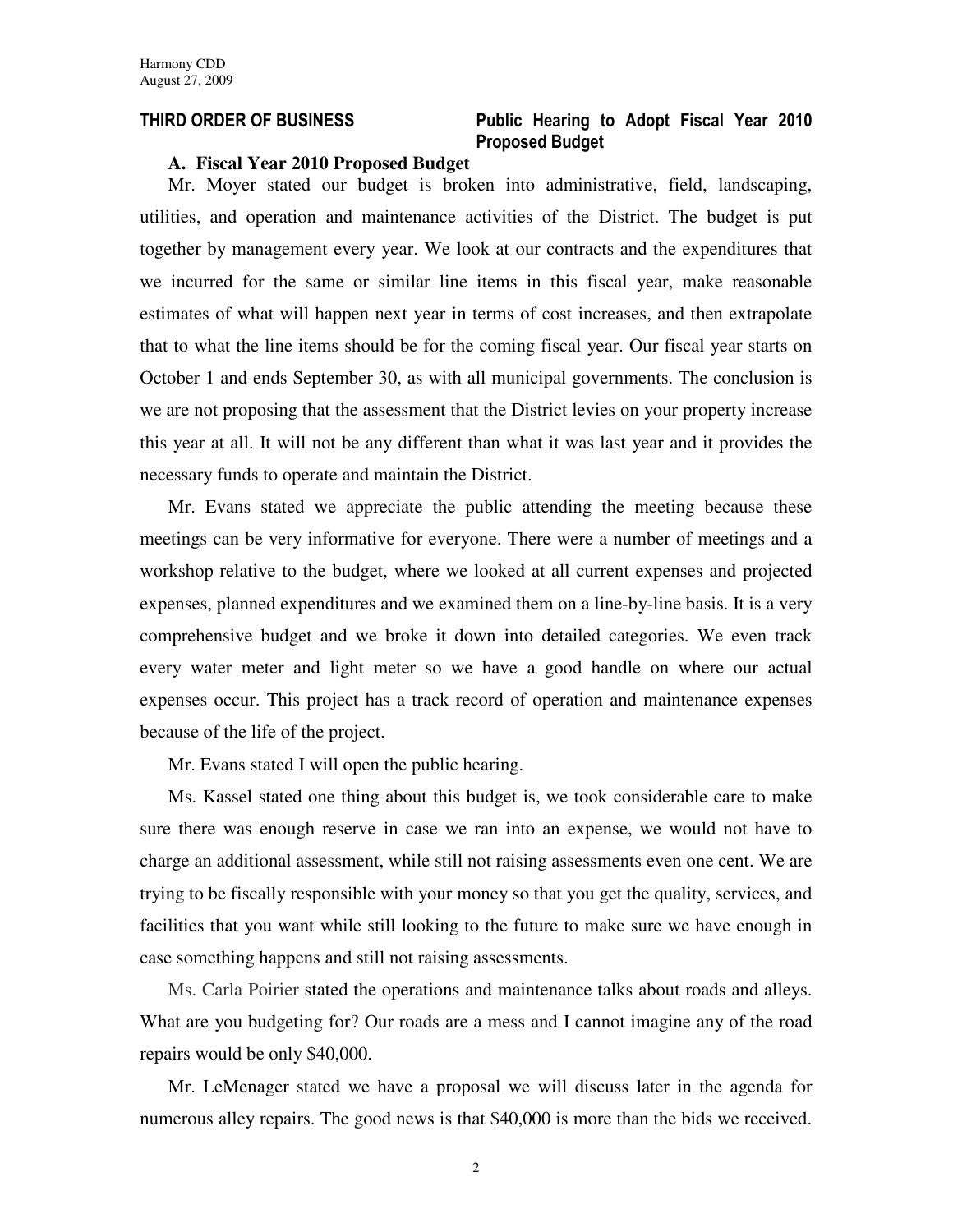You are correct, repairing the alleys and sidewalks are key to maintain. The streets are County maintained.

Mr. Moyer stated the roads are not our responsibility but the alleys are our responsibility.

Ms. Poirier stated the alleys are falling apart, which is caused by the construction vehicles going in and out. Are we going after construction companies to pay for repairing our alley? There are still trucks going up and down my street and they are causing damage to personal property as well as the roadways.

Mr. Evans stated we will always have traffic coming in to build homes plus the trash collectors. Trying to assess an individual entity for wear and tear is virtually impossible.

Ms. Poirier stated I understand that we are responsible for all the ponds on the property, including the ones on the golf course.

Mr. Boyd stated all the ponds on the property, with the exception of one near the golf maintenance building, are part of the master drainage system that serves the entire community and the Harmony CDD. The ponds closest to the neighborhoods drain the neighborhoods and the roads and the overall wetland system into Buck Lake. They all work together as a system because they are storing 100-year flood storage. We are treating the water so it is clean when it gets to Buck Lake. The CDD has an easement over the portions of the golf course that has those lakes. In the event the CDD has to take corrective action, we have the right to enter onto the golf course to maintain those ponds.

Ms. Poirier asked have we put money aside for hurricanes?

Ms. Snyder stated we did that a couple years ago.

Mr. Evans stated we had a carry-forward surplus one year. Within our budget, we estimated the amount of money we are going to need but because some of the infrastructure was not completed at the time we thought it would come online, we had excess money at the end of the year so we setup a reserve account for that. We also have a self-insurance fund of \$50,000, which helps reduce our insurance premium. We have reserves to do some repairs after a storm event.

Mr. LeMenager stated at the end of the general fund budget, there is a line showing the ending fund balance. We are expecting this year to have just over \$400,000. Next year, assuming we do not have any extra operational expenses, we expect to end up with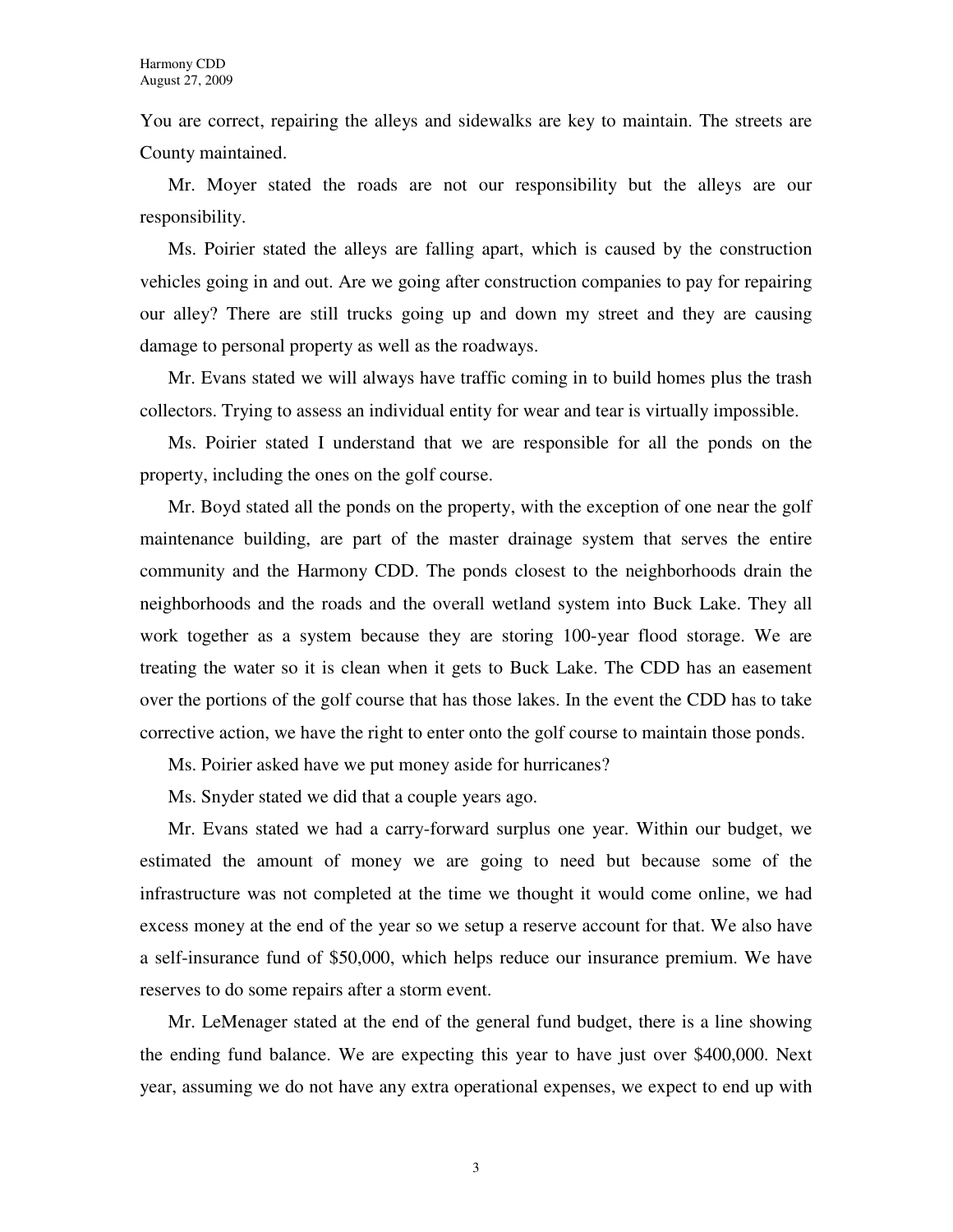about \$440,000, which is not specifically earmarked for anything. That is what Ms. Kassel said about trying to be fiscally responsible in case something does happen.

Ms. Kassel stated a large percentage of that money is going toward the first three months of expenses because of a time lag when our assessments are received. It looks like we have a huge amount of money but a lot of it goes for our bills for the first three months before we receive assessments from the tax collector. We need that cushion for working capital. In regard to the ponds and paying for the cost of maintaining the ponds on the golf course, the golf course pays assessments to the CDD and they are paying us for services they receive.

Mr. LeMenager asked is that a correct statement?

Mr. Tome stated they pay about \$60,000.

Mr. LeMenager asked is that reflected in the District-collected assessments?

Mr. Moyer stated yes.

Mr. vanAssenderp stated I will differentiate taxes from assessments. Taxes are automatically liens. Special assessments have to go through the process to be liens to protect the property owners. We levy assessments. They are compulsory, but the difference is, as this Board has done, you can determine as viewed by the court whether or not there is a basis for the lien. You never do that with a property tax. With assessments, you have to go through the determination of whether or not it is a lien, have the State attorney and the judge review it, and this Board reviews it on a continuing basis. That is why they are more democratic than just property taxes that are automatically a lien. The reason we have the tax collector collect them, there is no automatic loss of property for failure to pay, which is because of the tax laws in Florida. If someone is delinquent, a tax certificate is sold and someone else pays that delinquent person's taxes or assessments and there is no automatic loss of property for a minimum of two years.

Ms. Poirier stated I do not see anything provided for the new wood fence at the front of the property so I do not know where it is incorporated in the budget.

Mr. LeMenager stated that fence is on private property.

Ms. Kassel stated we pressure wash the white plastic fence that runs along U.S. 192.

Mr. Moyer stated that maintenance activity is included in R&M Hardscape Maintenance for \$10,000.

Mr. Winnie Tolentino asked what is the contract for lake and wetlands?

4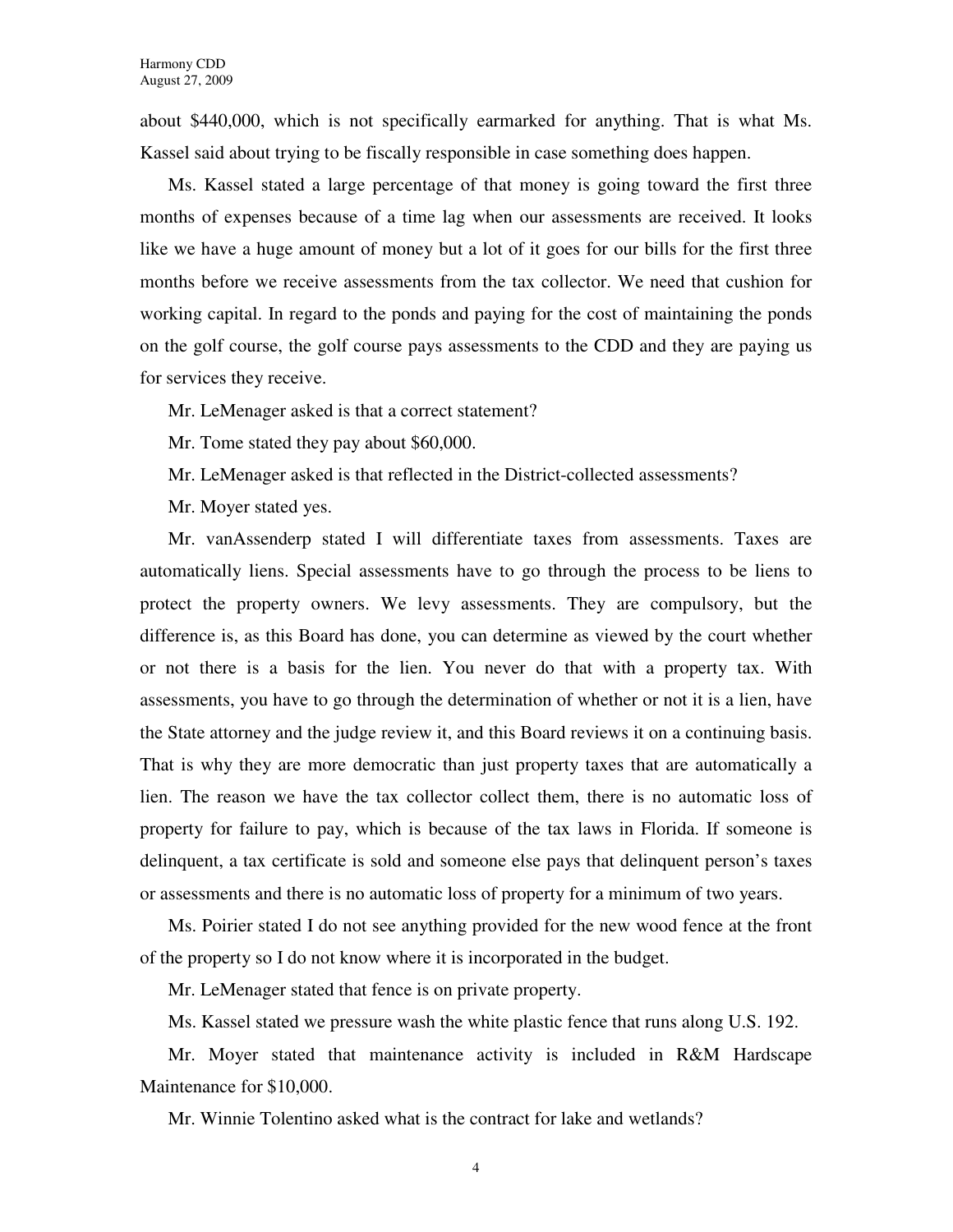Mr. Evans stated we have to provide treatment on the lakes to treat aquatic plants. That is for the Bio-Tech contract we just awarded. We have to spray for invasive weeds and algae on the ponds.

Mr. LeMenager asked is the new contract amount included in the budget?

Mr. Moyer stated no, it is not.

Ms. Kassel stated the contract amount is lower than what is budgeted by about \$10,000.

Mr. Evans stated we just went to bid for aquatic plant maintenance, and when we prepared the budget, we based it on the original contract. When we rebid that contract, we were able to generate additional savings but we did not lower that amount in our budget.

Ms. Poirier asked are all ponds done at the same time or do they just spot treat them? I have seen some that are in good shape but others look terrible. They have algae growing into the pond about three to four feet.

Mr. Golgowski stated they visit the ponds at least monthly.

Mr. Evans stated a lot of that has to do with the volume of the flow that goes through the lakes. The larger bodies get more flushing because of greater volume.

Mr. LeMenager stated we get a full list of any complaints that you provide through the website or call in, so we encourage you to report problems. It is the primary way that we actually know what is happening.

Ms. Kassel stated it is how we track how things are dealt with. Please call, go on the website, or send an email. That way we know what is going on and can deal with it.

Mr. Tolentino stated those ponds have been overlooked for a while, especially by the dog park.

Mr. Golgowski stated that shoreline growth is not algae. It is a submerged plant that is hard to get at because it is submerged. It grows up and forms a mat, we spray it and it dies. It sinks down and then grows back. It is an ongoing maintenance issue. Most of the ponds have that.

Ms. Kassel asked is there trash in your pond?

A Resident stated yes, although I do try to get some of it.

Ms. Kassel stated that is another issue for the aquatic contractor.

Mr. Golgowski stated we are in the process of changing aquatic contractors, and the current one is probably winding down although we are working to keep them working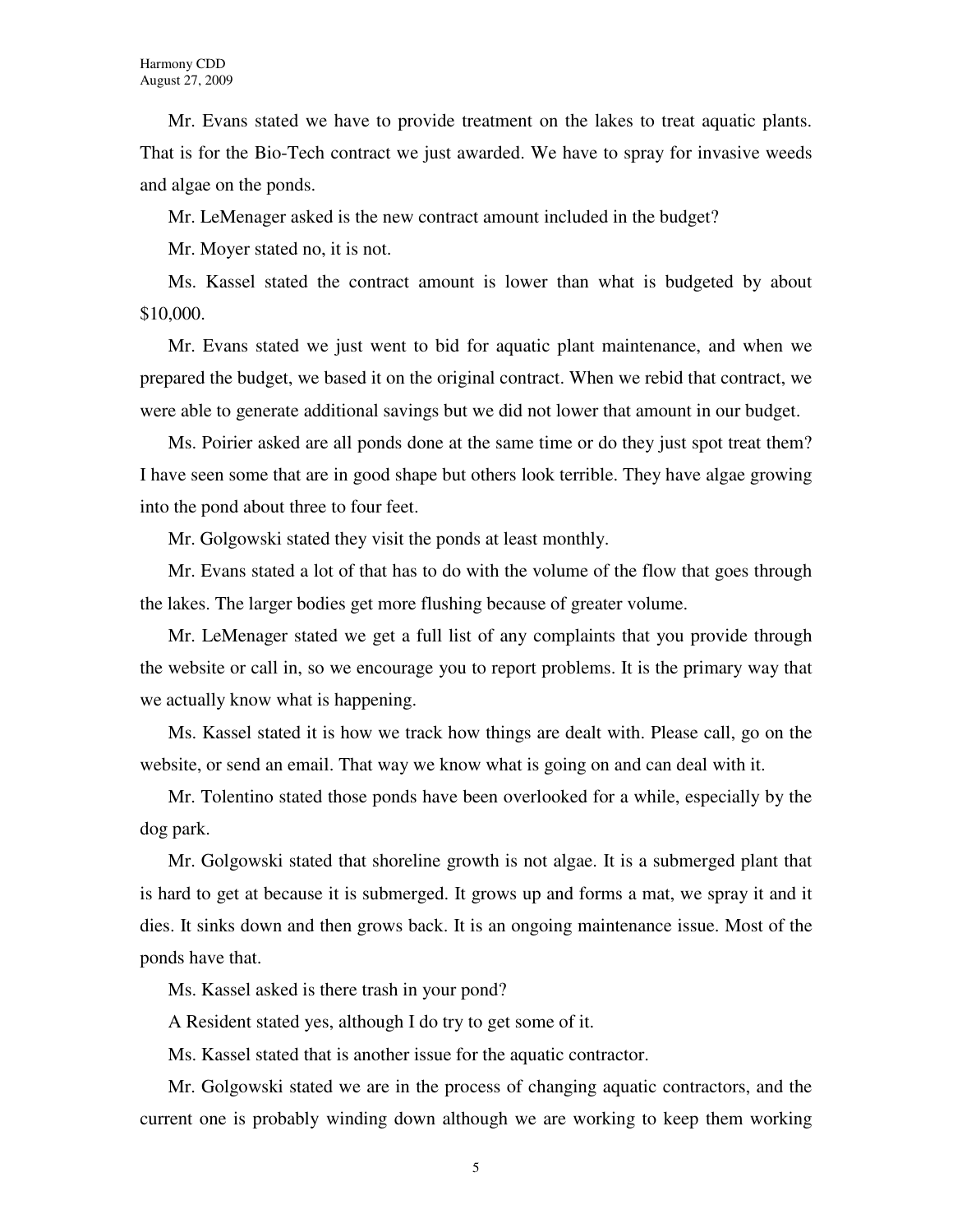diligently until October 1. We asked the new contractor to look at ponds in a systemic

fashion instead of applying chemicals to them individually month after month. I hope we

will have a better result.

Mr. Evans stated hearing no further comments, I will close the public hearing.

**B. Consideration of Resolution 2009-5 adopting the budget for fiscal year 2010**  Mr. Evans read Resolution 2009-5 by title into the public record.

> On MOTION by Ms. Kassel, seconded by Ms. Snyder, with all in favor, approval was given to Resolution 2009-5 adopting the budget for fiscal year 2010.

# **C. Consideration of Resolution 2009-6 levying the assessments for fiscal year 2010**

Mr. Evans read Resolution 2009-6 by title into the public record.

On MOTION by Mr. LeMenager, seconded by Ms. Kassel, with all in favor, approval was given to Resolution 2009-6 levying the assessments for fiscal year 2010.

# FOURTH ORDER OF BUSINESS District Manager's Report

# **A. Financial Statements**

Mr. Moyer reviewed the financial statements, included in the agenda packet and available for public review in the District Office during normal business hours.

Mr. Moyer stated we still have a small amount of assessments that have not been collected, about \$15,000 short that are still subject to tax certificate sales. We will monitor and track that. Overall we are in good shape with the expenditures and we expect to have a pretty good fund balance at the end of the fiscal year.

Ms. Kassel stated the off roll special assessments are under budget by \$76,000 because of a time lag.

Mr. Moyer stated yes, it is that way every month.

Mr. LeMenager stated we are getting basically zero interest, 0.01% on \$3 million. While recognizing we need to be conservative with the public's money, can we do better? We have \$3 million in reserves in debt service and capital projects funds. What can we do to get a better return? What are our legal alternatives for investing these funds?

Mr. Moyer stated there is a trust indenture, and under permitted investments, there is a list of what the trustee can invest in. I will look at that. They are investing in what they consider to be very secure investments that are not subject to investment risk. I agree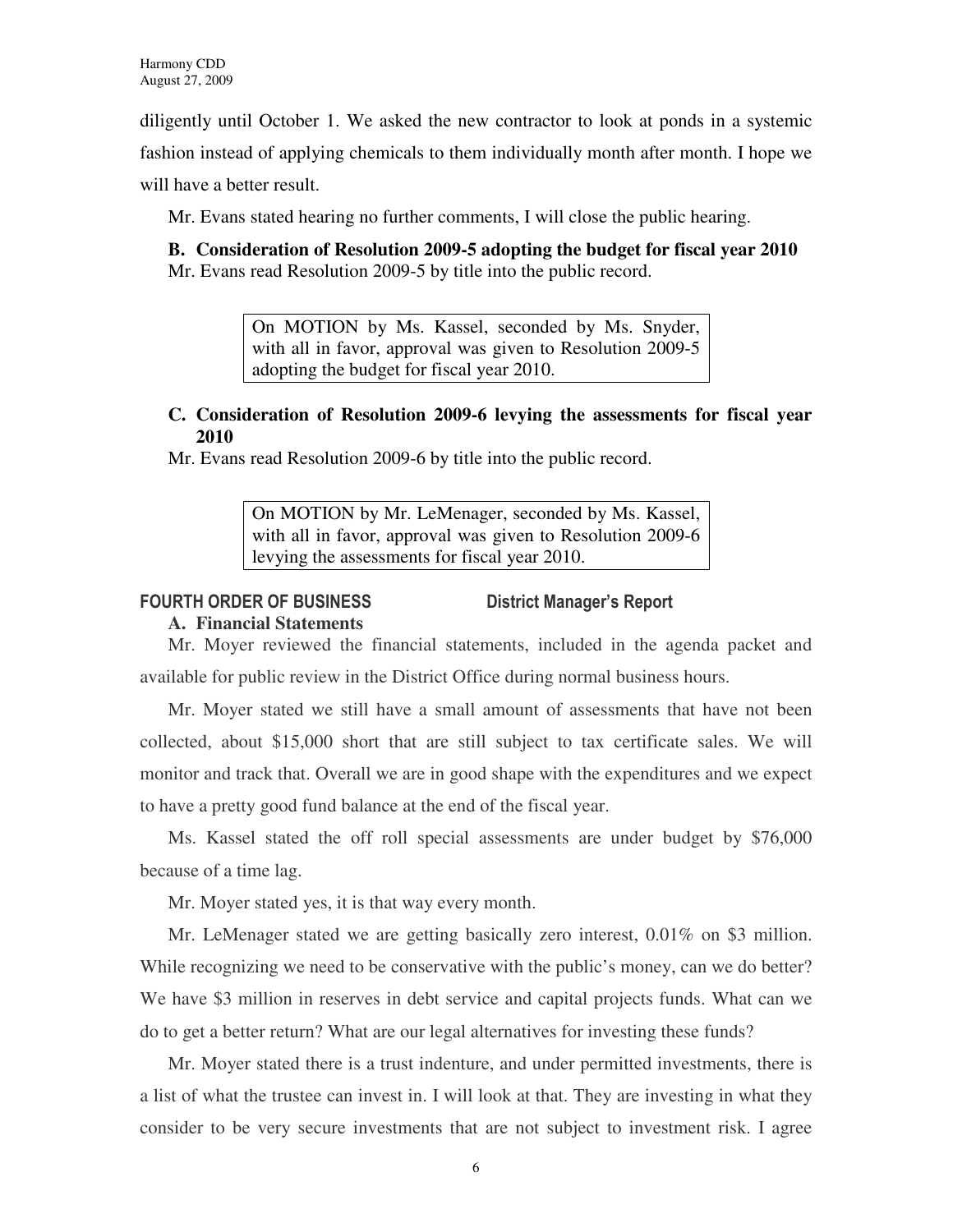0.01% is unreasonable. We will communicate with trustee and try to get them to be more aggressive within their permitted framework.

Mr. LeMenager stated clearly we have to protect the public's money, but surely we have to do better than .01\%.

Mr. Moyer stated as it relates to the general fund, we are pursuing a program called Certificates of Deposit Account Registry (CDARs) where we invest the operating money in CDs that are guaranteed by FDIC. We will probably do that in layers so the maturities come due in 3-month, 6-month, and 9-month increments. We will have those funds, as they come due, to pay operation and maintenance costs. By doing that, we will go from .25% to perhaps 1.5%, depending on maturities. It is not a lot of money with these interest rates, regardless of what we do, but we should do what we can. That is a program that our accounting staff has pursued and it does make sense. We will get a little more interest and it is fully guaranteed by FDIC.

Ms. Kassel stated as long as it does not affect our liquidity.

Mr. Moyer stated that is why we will layer the maturity dates so we have monies available to pay our bills.

#### **B. Invoice Approval #112 and Check Run Summary**

Mr. Moyer reviewed the invoices and check summary and requested approval.

Ms. Kassel stated thank you for totaling the KUA and OUC amounts by vendor. There were a few that were not totaled in our emailed invoices.

Mr. Moyer stated I will provide you with my copy so you can have the totals.

Ms. Kassel stated the Advanced Marine invoice is for the boats, but there are other things for boats that are scattered throughout. For Home Depot and NAPA Auto Parts, they are small amounts, but I would like to get a better idea of what we are spending for the boats. I can add it up myself but I do not always know what is for boat repairs.

Mr. LeMenager stated the check run summary takes the invoices and relates them to the specific line items in the financials. This is a new addition and I think it is terrific.

> On MOTION by Ms. Snyder, seconded by Mr. LeMenager, with all in favor, approval was given to the invoices as presented.

# **C. Meeting Schedule for Fiscal Year 2010**

Mr. Moyer stated we are proposing to continue with the last Thursday of each month.

We have identified one evening meeting for the budget hearing in August. The Board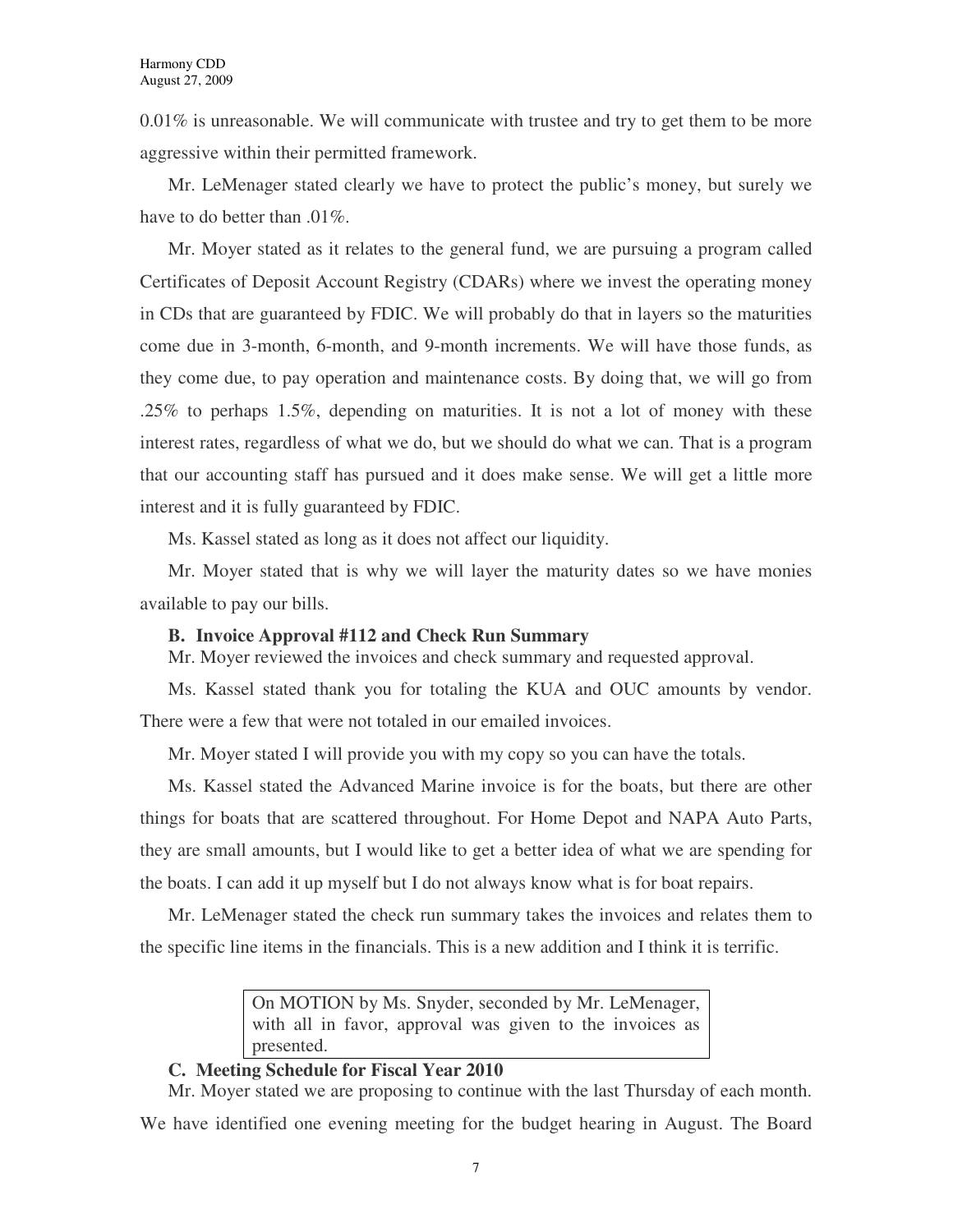previously discussed having periodic evening meetings, and it is appropriate to discuss that as part of this schedule.

Mr. LeMenager stated I thank everyone for attending. It is a great turnout. I do not think we need to have evening meetings every month, but I hope it is useful for the public to understand how we operate the community. I suggest we have an evening meeting once a quarter.

Ms. Snyder stated I was wondering if we can combine our evening meetings with the HOA meetings so that people attending the HOA meeting might be willing to stay for the CDD meeting.

Mr. LeMenager stated that is a good idea.

Ms. Kassel stated I prefer evening meetings because more people can attend.

Mr. Evans stated I suggest we try quarterly meetings in the evening at 6:00 p.m. and try to coordinate with HOA meetings. We can always adjust it if we need to.

Ms. Snyder stated it depends on when the HOA meeting is. Could we have the CDD meeting first and then the HOA meeting?

Mr. vanAssenderp stated yes.

Ms. Kassel asked can we add two more days instead of just quarterly for months when people are more likely to be available, meaning not during the summer and not during the holidays. I suggest adding January and September because people are back to work and more likely to attend. That gives them half the year to be able to attend an evening meeting.

Mr. Evans stated the next meeting is September 24.

Mr. LeMenager stated if we have quarterly meetings, they would be November, February, May, and August.

Mr. Evans stated let us try that schedule. We can always amend it.

Mr. LeMenager stated I think it is important for the budget hearing to be at night. This year it was very short, but it is an important hearing for the public to attend and important to have it at night. Just go every three months from August for quarterly meetings, which means we will not have them in the summer when people are on vacation.

Mr. Evans stated the recommendation is to have meetings at 6:00 p.m. for November, February, May and August meetings.

8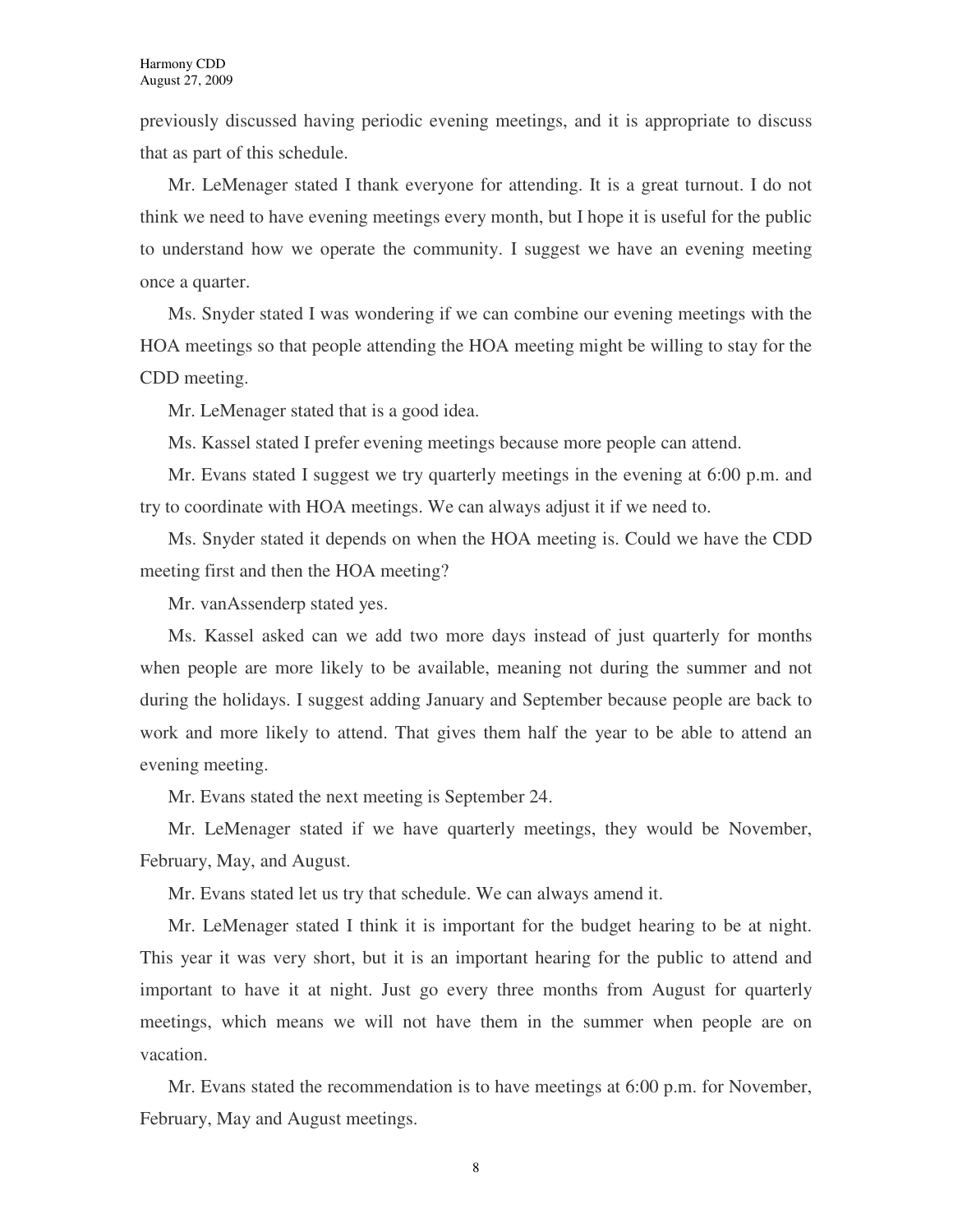Ms. Kassel stated I would like to add two more dates. I approve of those four dates but I would like an extra two days. How will that affect my vote?

Mr. LeMenager stated we can add them later.

Mr. vanAssenderp stated on this motion, you can vote against this motion, you can raise your own motion, or you can move to amend the motion to include yours.

Ms. Snyder asked will we eliminate monthly meetings?

Mr. Evans stated no.

Ms. Kassel stated we will continue to have monthly meetings but those four meetings will be at 6:00 p.m. I would like to add January and September to the other four meetings so we will have six evening meetings instead of four. I know this is the budget hearing, so perhaps there are more people here because of that, but there are many more residents than we normally get during our morning meetings.

Ms. Snyder stated there are more people here tonight, but every other evening meeting, it has been the same number of people as during morning meetings.

Ms. Poirier stated the last meeting I attended, it was summer and only a few people were present. Many people are frustrated because they cannot attend, and we have asked for five years to have more evening meetings. If you have more evening meetings, I think more people will show up.

> Mr. LeMenager moved to approve the meeting schedule for fiscal year 2010, as amended to have meetings at 6:00 p.m. in November, February, May and August. There being no second, the motion dies.

> On MOTION by Ms. Kassel, seconded by Ms. Snyder, with all in favor, approval was given to the meeting schedule for fiscal year 2010, as amended to have meetings at 6:00 p.m. in November, January, February, May, August and September.

# **D. Public Comments/Complaints**

Mr. Moyer stated this item is the complaint log that was included in your agenda.

Mr. Evans stated I think this log is very nice to include.

Ms. Kassel stated I see there are complaints from May. Does that mean they are still unresolved and that is why they are still included?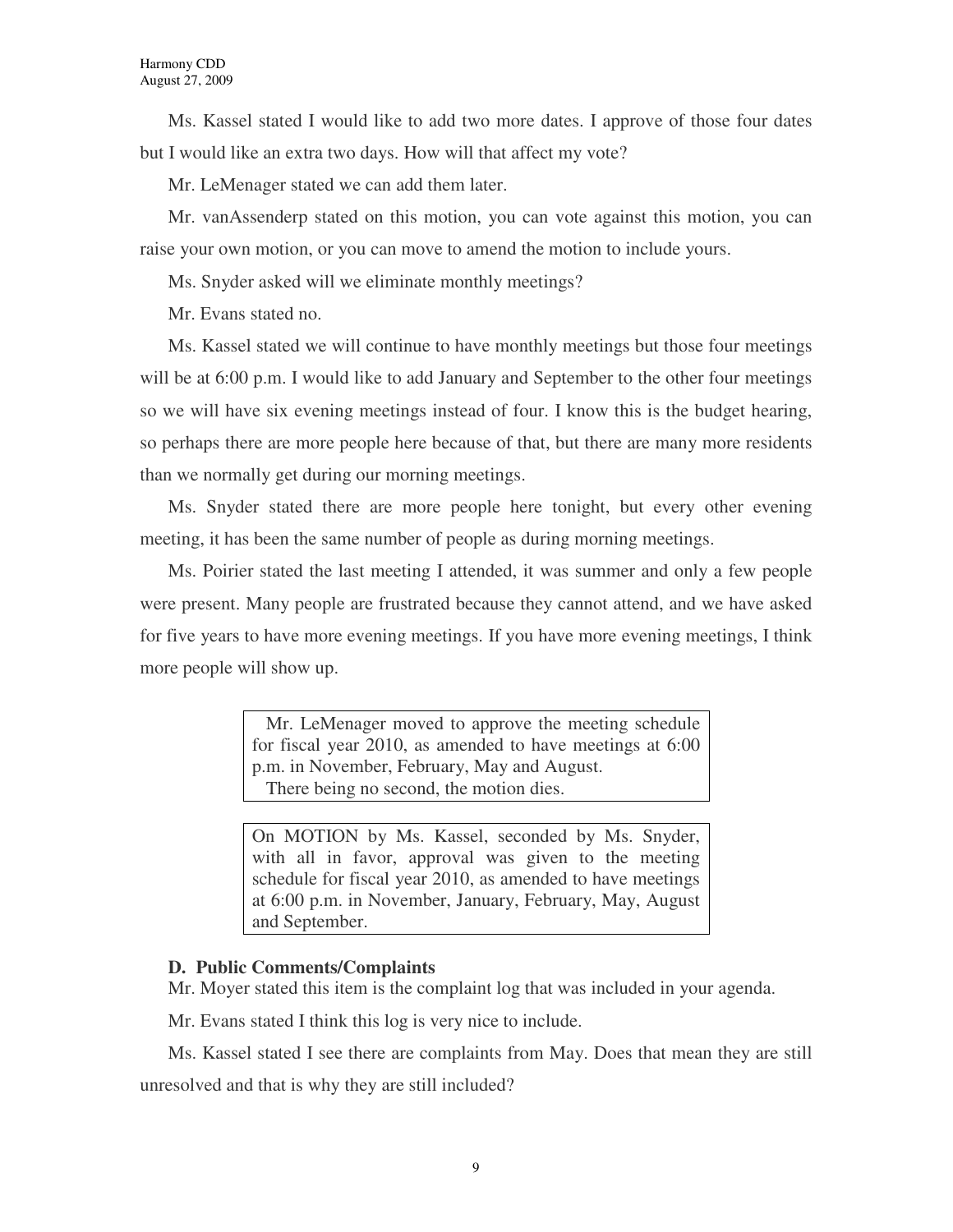Mr. Moyer stated I indicated that we would keep a running log and we started providing this information since May, unless you want only the previous month's activity.

Ms. Kassel stated I would like you to include this because it is good to see them over a period of time. A number of them are for landscaping, and the chinch bug problem is being addressed.

Mr. LeMenager stated we did receive fewer complaints.

Ms. Kassel stated last month we had 32 complaints and the complaints from August 3 to August 17, should have added at least ten more but there is not a total of 42 complaints. Not all of the complaints from last month are included in this month's list.

Ms. Burgess stated if they were completed on the log you received last month, then I deleted them for this month. If you do not want me to do that, then I will not delete them.

Ms. Kassel stated I would like to keep them on this log for a quarter.

Mr. LeMenager asked if something is still on here from May, that means it is not completed yet?

Ms. Burgess stated it might not. We need to check in with Mr. Tome and Mr. Haskett on some of these older items to see if some of them have been completed.

Ms. Snyder stated I would like to keep them on for a running quarter.

Mr. LeMenager stated we did receive a request from someone who is asking for restitution to replace his own grass because the chinch bugs jumped over the sidewalk. I also noted that someone on Primrose Willow decided they can strip the grass off the CDD property and put in a garden.

Mr. Moyer stated we received a permit application from the Harmony Community School to do their water safety instruction for kindergarten and first grade, which the Board approved last year. This year, the fall dates are October 5 through October 16 from 9:00 a.m. to noon. I presume the Board would want to do this again since you approved it last year. Since I just received it today, I want to bring it to your attention.

Mr. LeMenager stated it is a wonderful program. It is exactly what we want to do with our community pool.

Mr. Evans stated I think it is an excellent idea. Is there any action the Board needs to take?

Mr. Moyer stated I will go ahead and issue the permit, as I do with other permits.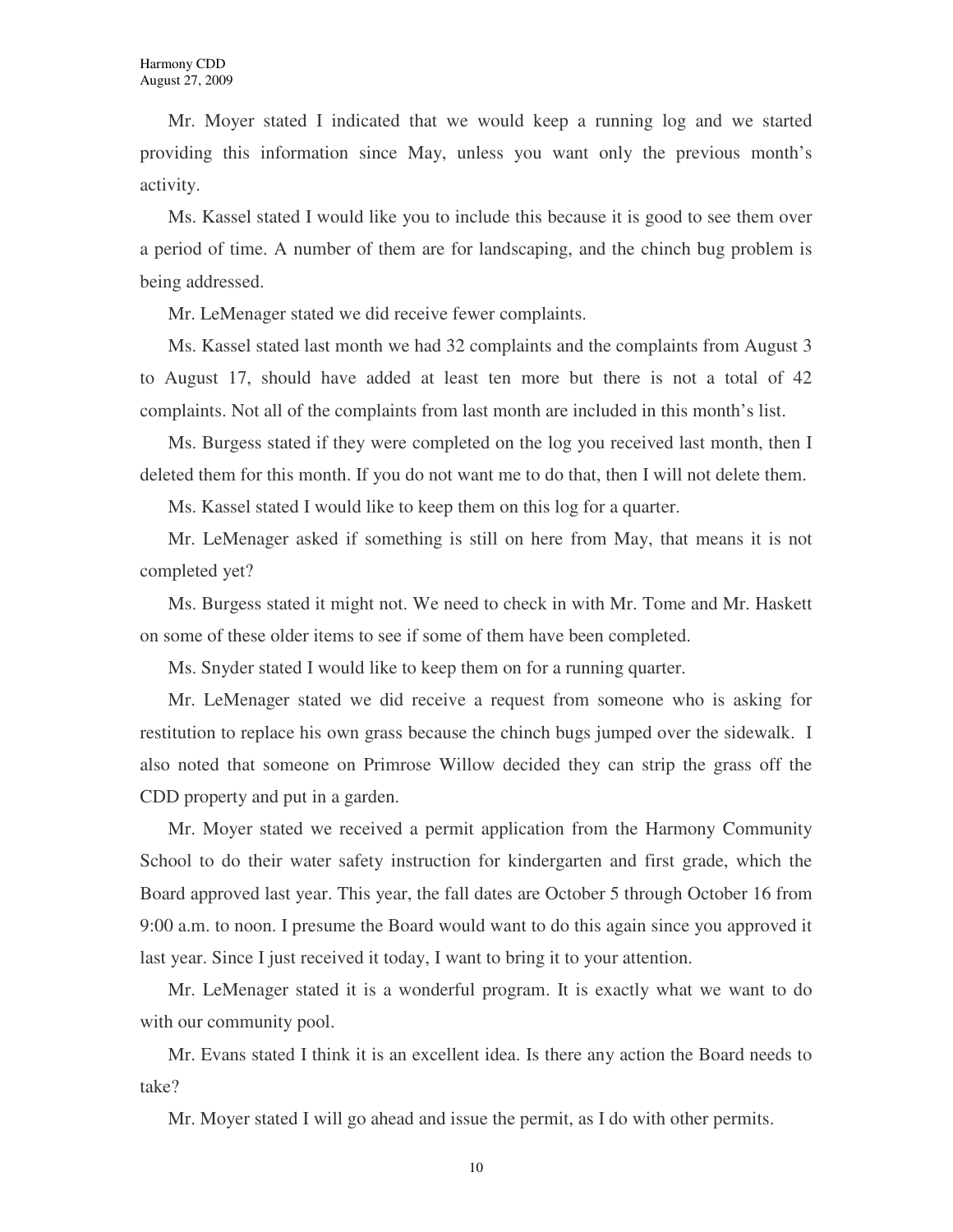### FIFTH ORDER OF BUSINESS Staff Reports

#### **A. Attorney**

Mr. vanAssenderp stated the Florida legislature added more disclosure requirements on Mr. Moyer in his role as an administrative officer for Districts. It is more disclosure to the public for financial information. There were some other amendments to our charter that do not relate to this District.

Mr. Evans asked do the changes deal with new audit requirements, or are those the same? Does this new law impact any procedures?

Mr. vanAssenderp stated the audit requirements for this year stayed the same.

Mr. Moyer stated the new law says that the chief administrative officer of the District is subject to the same financial disclosure that you Board members are, which I have been doing voluntarily for many years because I thought it was good public policy.

#### **B. Engineer**

Mr. Boyd stated we received bids for the water line extension on August 18. We received nine bids. I took the three lowest bidders and summarized them in a bid tabulation that was distributed to the manager, the attorney and the Board. I emailed a memorandum earlier today that discussed the two lowest bids. We identified a few concerns with the lowest bid. One, they did not include a wet tap in their bid on the existing water line. Two, they did not include a TWA maintenance bond. Three was related to their cash reserves of \$2,000, which seems extremely low. After I prepared that memorandum, I spoke with legal counsel, and he informed me that because there were two substantial items left out of their bid—the bid bond and the wet tap—we have to consider that bid as non responsive. Jr. Davis is the next lowest bidder at \$97,774. The bids that came in are below the public bidding threshold.

Mr. LeMenager asked are you familiar with Jr. Davis?

Mr. Boyd stated yes, they performed not all but most of the infrastructure work for the CDD so they are familiar with the project. They did the underground work for neighborhood E, which is where this water line will connect to.

Ms. Kassel stated in your memorandum, you showed the various bids listed and then you showed the engineer's estimated cost at the bottom.

Mr. Boyd stated we included that for information only. We provide our estimate of what the cost will be, and our total estimate is \$136,277 for fixed costs. Most bids came in under that but a couple came in over that.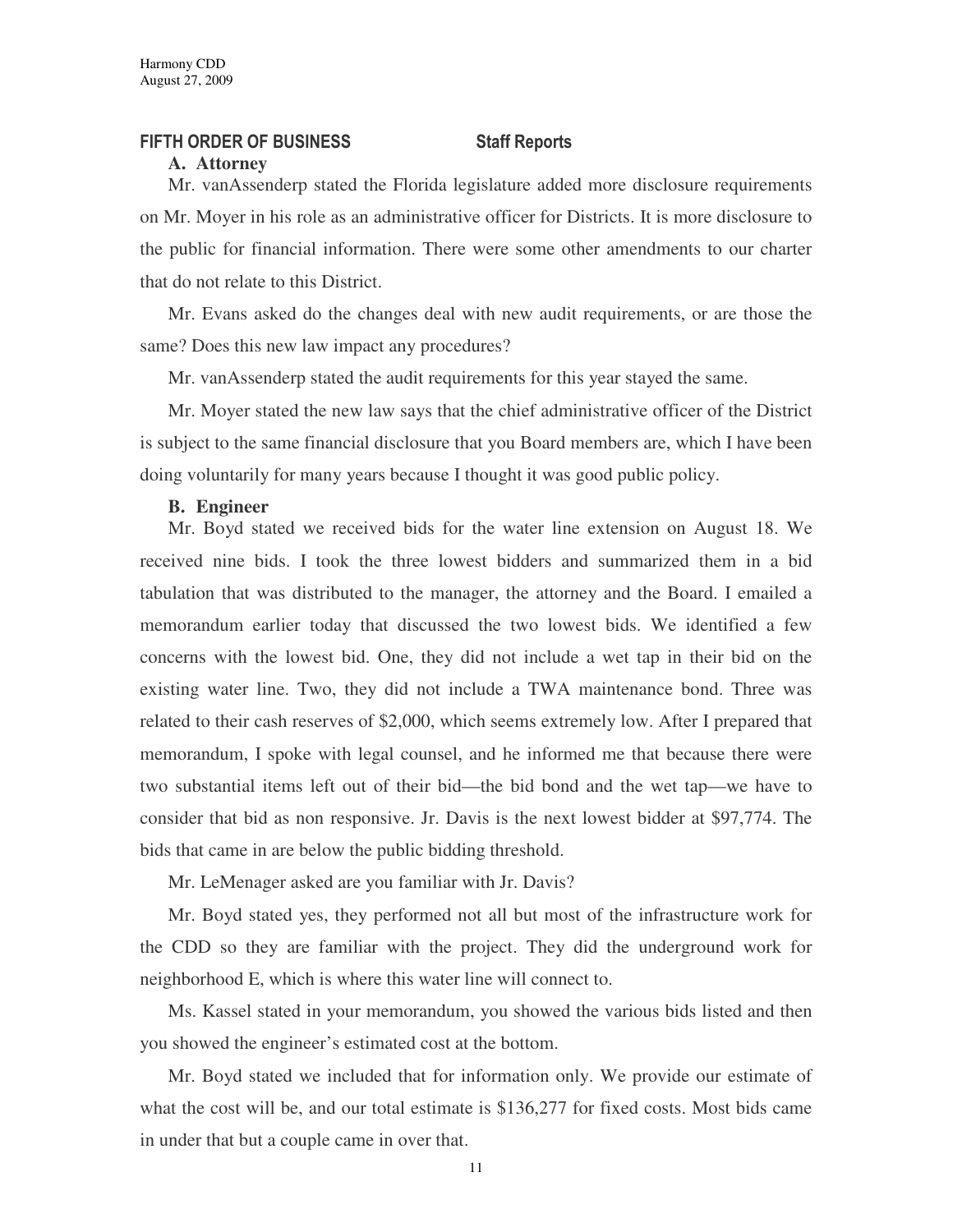Mr. LeMenager asked does this mean that the \$227,000 in our capital projects fund will not be eaten up by this project? Is that a fair statement?

Mr. Boyd stated that is a fair statement.

Mr. LeMenager stated we still have some engineering work that will come out of the capital account. Does the \$227,000 reflect the work that you have done so far?

Mr. Moyer stated anything that has been invoiced has already come out of the capital projects fund.

Mr. LeMenager stated we still should have something left in the capital projects fund.

Mr. Boyd stated you will have more than we anticipated.

Mr. Evans stated there are some line items that are not included in the Jr. Davis contract, including preparing a survey for the easement. With the easement preparation, we will need legal documents to be prepared, there will be a conveyance, and there will be a transfer of the finished utility to Toho Water Authority. There are some things that are outside of this contract, but not many that will still be charged against the capital account.

Ms. Kassel asked do you have an estimate of those additional costs?

Mr. Boyd stated I do not have that number now, but I can provide an estimate.

Mr. LeMenager it looks like we can complete this entire project with what is left in the capital account, and it will not cost us anything beyond that.

Mr. Boyd stated that is correct.

On MOTION Mr. LeMenager, seconded by Ms. Snyder, with all in favor, approval was given to award a construction contract to Jr. Davis for the water line extension project in the amount of \$97,774.

Mr. Boyd stated at the Board's direction, a couple months ago, we prepared a condition assessment of the alleys. That information was turned over to the District manager, who obtained prices to have the severe and moderate conditions repaired. Two prices were obtained: Albritton Williams for \$20,670 and Jr. Davis for \$22,879.03.

Mr. Evans stated it is my understanding that there are other areas that may need attention in addition to these.

Mr. Boyd stated there are a couple areas in addition to the alley assessment condition report, primarily due to garbage trucks and the turning radiuses. Those conditions are a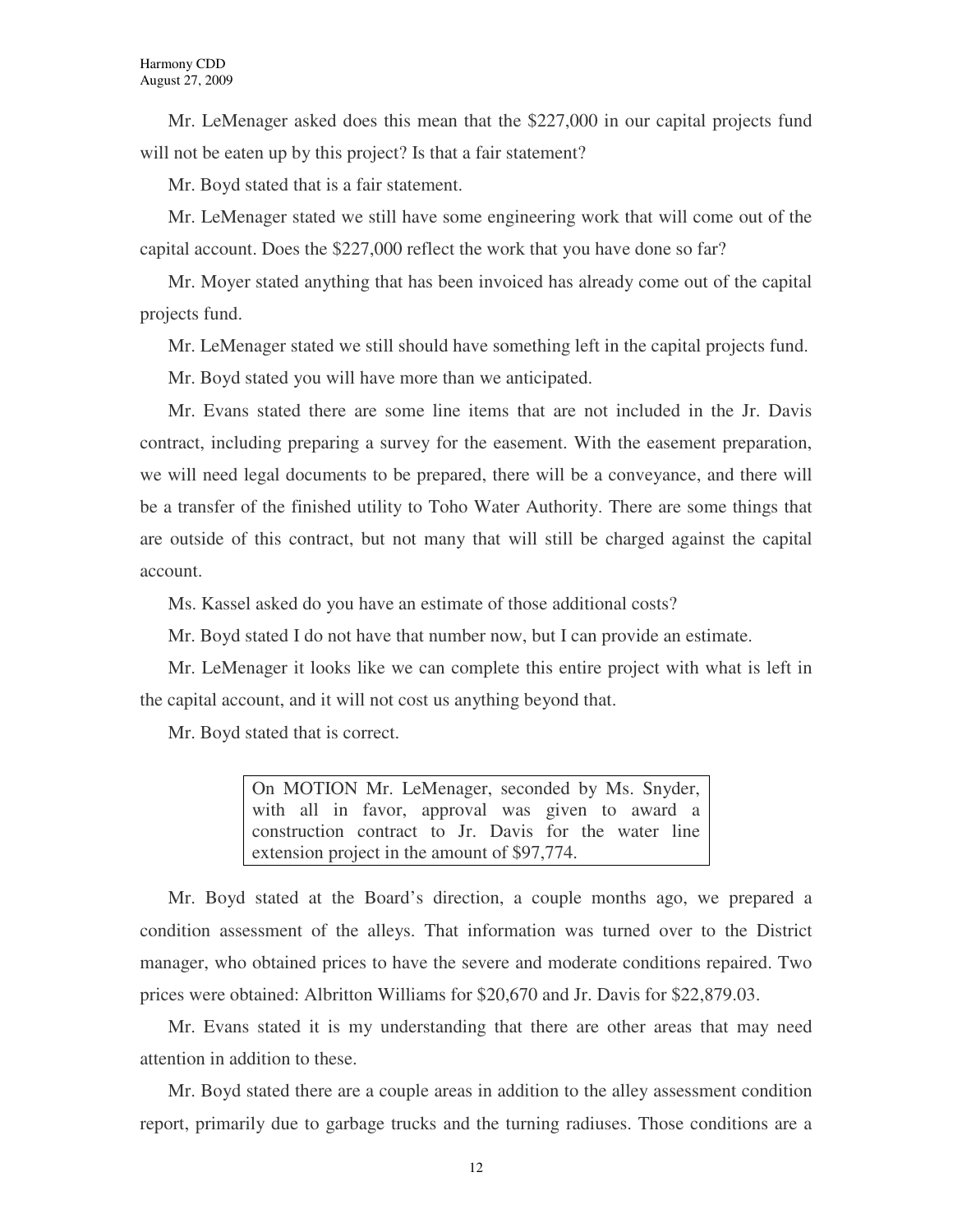little bit more severe. Our thought is, because of the condition of the alleys in those locations and the fact that Jr. Davis constructed them, they are best equipped to make those repairs. Both prices are well under what we anticipated them being, and we recommend Jr. Davis do this work. They have knowledge of the property and the alleys, and they will already be on site since you awarded them the contract for the water line extension so mobilization should be less.

Mr. Evans stated some of these areas have heavy construction traffic in certain areas. Did you look at enhancing these areas with a concrete header curb that will be more beneficial than just asphalt?

Mr. LeMenager asked where will we still have construction traffic?

Mr. Tome stated it is with the garbage trucks, especially in Birchwood and Cypress. There are triangle parks in the alley and the turning radius is very tight. We recommend those two locations to do a concrete header curb which should help because you will not wear the asphalt as they make the turn.

Mr. Boyd stated we have looked at those conditions and we believe that is the proper repair. The condition assessment did not necessarily specify that those areas be repaired with concrete. We would like to go to the firm that is awarded this work and amend the scope to repair those areas with concrete.

Mr. Evans stated in the neighborhoods with these problems, Jr. Davis installed all the infrastructure and is most familiar with that infrastructure in those neighborhoods.

Mr. LeMenager stated that begs the question of why they did not do a better job the first time.

Mr. Boyd stated that relates to the fact that the types of problems you are seeing in the alleys now are not unusual for the age of the alleys and the type of traffic they are getting. In an ideal world, you would not have these types of repairs, but they are not abnormal for alleys that have been in place for as long as these have. In a couple locations, it is not necessarily the contractor's fault; it is the trucks moving through those alleys. Even though they were laid out in a manner where trucks could negotiate those turns properly if they are being careful, they are just not being careful and they are driving off the edge of the asphalt, which causes the asphalt to break apart and then eventually wash away as you get heavy rains.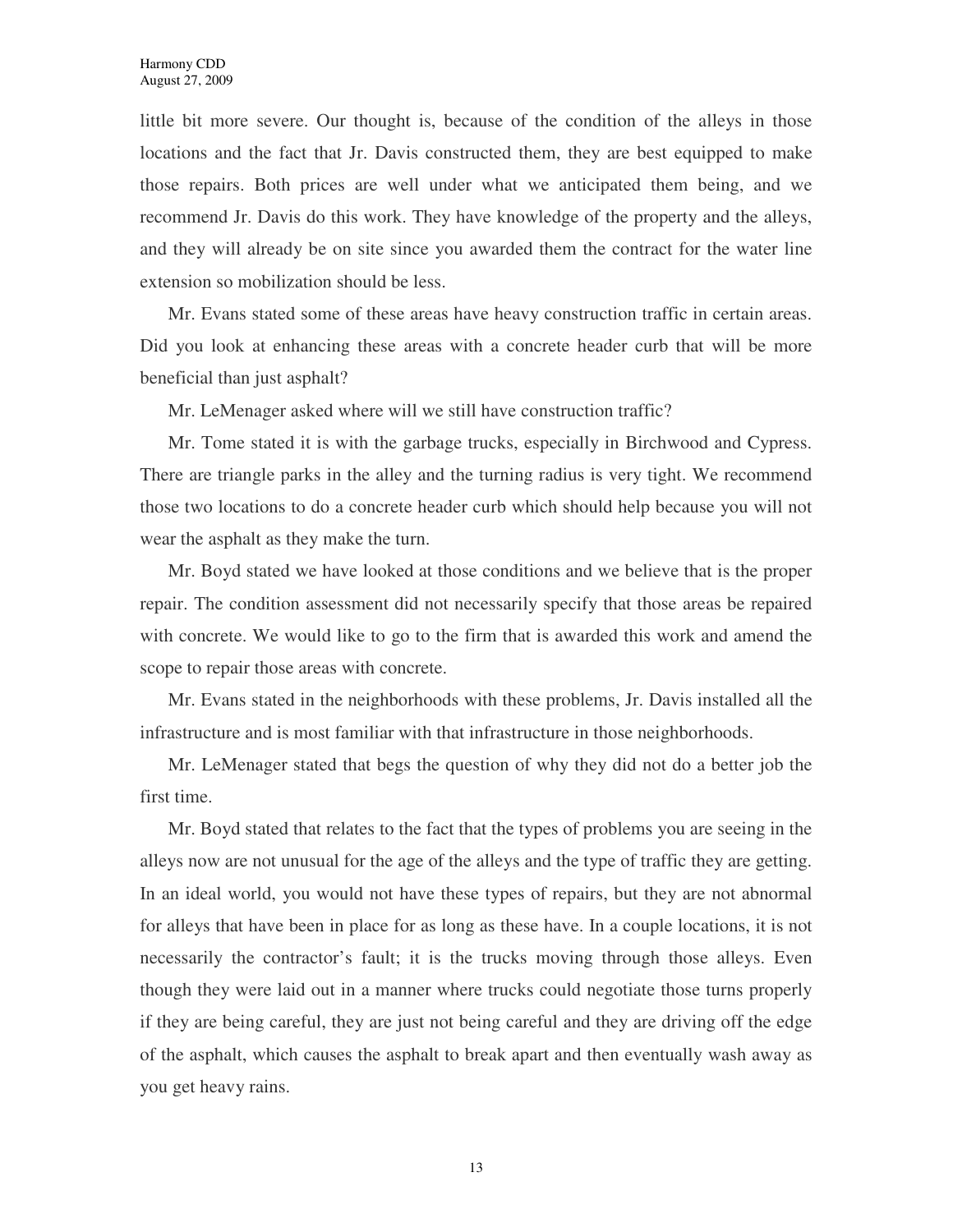Ms. Kassel stated they drive fast. I called them to say I was going to call the police if they did not control their drivers and have them slow down. They go so fast, they are tipping going around the curve. The response I received was not satisfactory, to say the least, from the customer service representative.

Mr. Moyer stated Celebration has a lot of alleys and we are faced with the same problems. The garbage company even has special trucks for the community.

Mr. Evans stated these alleys were built before the homes were put in, so those alleys have been subjected to the vast majority of construction of these homes. Those neighborhoods are pretty well built out. I think now is the most prudent time to do the repairs that are necessary.

Mr. Boyd stated there are two or perhaps three additional areas that we will want to add to this scope of work.

> On MOTION by Mr. LeMenager, seconded by Ms. Kassel, approval was given to award a contract to Jr. Davis for the alley repairs, as presented, and to authorize the engineer and the manager to approve subsequent additions for other impacted areas, as needed.

Mr. Boyd stated there was one condition of a sidewalk that came to our attention on Schoolhouse Road, and the District manager's staff has since repaired that area. Mr. Tome alerted me to another area on Five Oaks Drive near the hay sculpture. There is a new piece of sidewalk that caved in, and it is close to the OUC box. The repair effort was made there but because of the way the box was built, it is still not in a satisfactory condition. We would like to look at taking out a couple panels and having them repoured.

Mr. LeMenager asked is the OUC box settling? Is that the problem?

Mr. Boyd stated no, the OUC box is not moving and it has not settled. The sidewalk is slightly lower. The repair was to shave off the edge of the box to create a smoother transition, and it is better than it was but it is still a bit of a hazard. The fact that we will have to take out a panel anyway because of the other problem that is a few feet away, I think it would be prudent to do both areas.

#### **C. Dockmaster/Field Manager**

Mr. Golgowski reviewed the monthly boat report as contained in the agenda package and is available for public review in the District Office during normal business hours.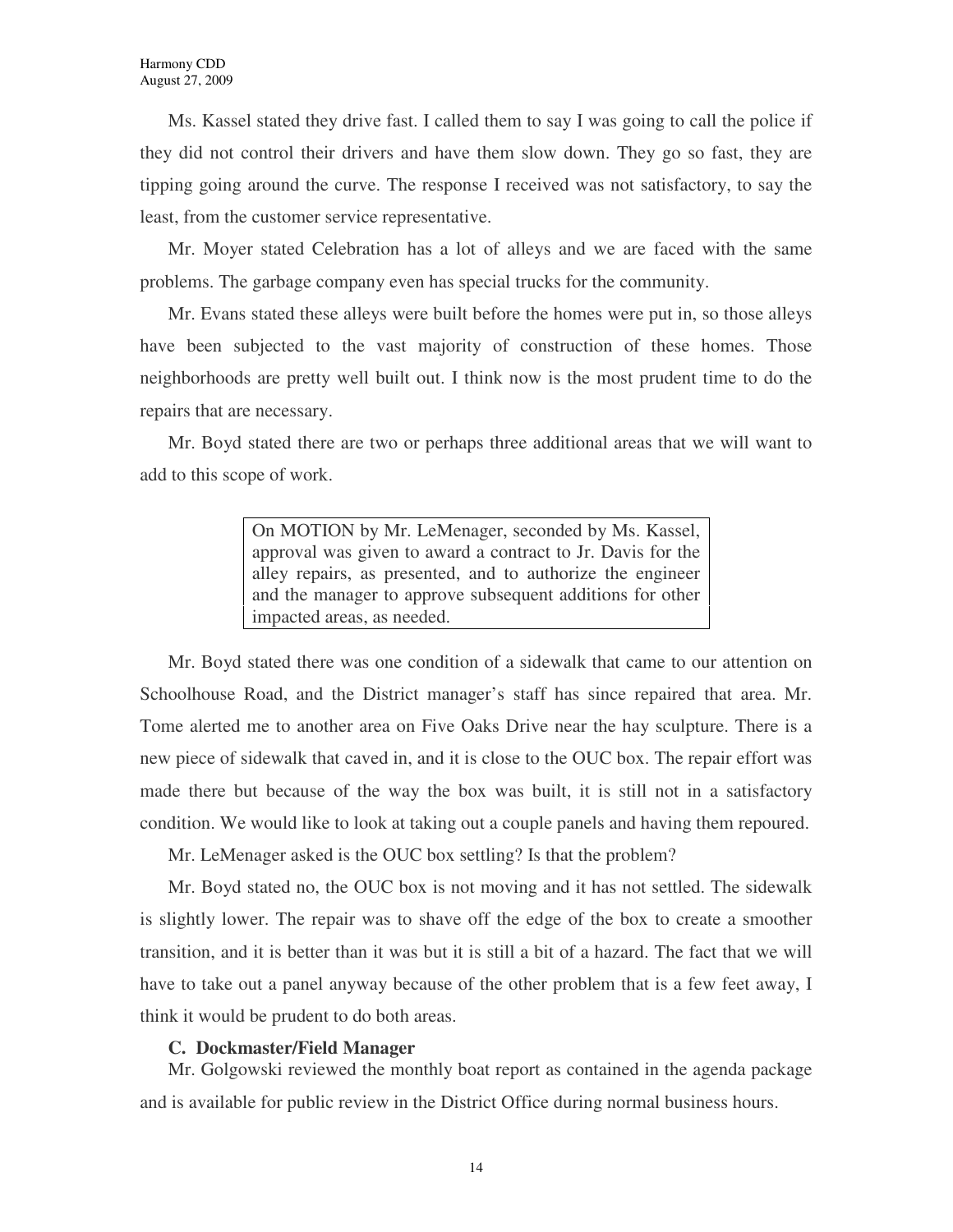Ms. Kassel asked are the dog park improvements the field manager's responsibility? I discussed with Mr. Haskett about five months ago some kind of drainage or something to drain a pool that we use to cool down the dogs. It gets dirty very fast so we have to dump it and refill it. When we dump the water, it becomes a muddy mess and the dogs start to dig there. I discussed with Mr. Haskett putting in a concrete pad or pavers or something to have a surface where the water can drain out under the fence so it does not create a mud pit in the park where people are walking and where dogs will create a big mess. It has not been addressed and I know Mr. Haskett has been busy with a lot of things.

Mr. Tome asked are you asking for someone to pour the concrete or to find someone who is a contractor to do the work. We are not skilled to lay concrete, but if you commission us to find someone, we will research that.

Ms. Kassel stated Mr. Haskett talked about using paving stones, but I do not know if they will be durable. I cannot imagine it would be very expensive to have a concrete pad with a drain in it to accommodate this.

Mr. Tome stated we offered pavers because we had excess pavers available.

#### **D. Landscaping – Luke Brothers**

Mr. Nicholson reviewed the monthly landscaping report as contained in the agenda package and is available for public review in the District Office during normal business hours.

Mr. Nicholson stated we have been combating the chinch bug problem throughout the property. This is the worst year for chinch bugs throughout the State. It is hard to get a handle on it because the heat index and humidity index have been high, which is an ideal situation for chinch bugs. Unfortunately, when they nest, they can eat 400 square feet in less than 48 hours. If they land on Thursday or Friday evening in an area, because the grass is under so much stress, by Monday you will have a large area eaten up. We are combating them by doing a blanket treatment as opposed to spot treatment, which we did in the beginning. A blanket treatment allows me to get the chemical in the grass to avoid the activity.

Mr. Evan asked is it true that by the time you see grass dying, it is already too late?

Mr. Nicholson stated yes. Considering a chinch bug is the size of a head of a pin, it is hard to know until the activity is there. You can address it within 24 hours, but that still is not enough because the gestation period is five to six weeks that you have to address.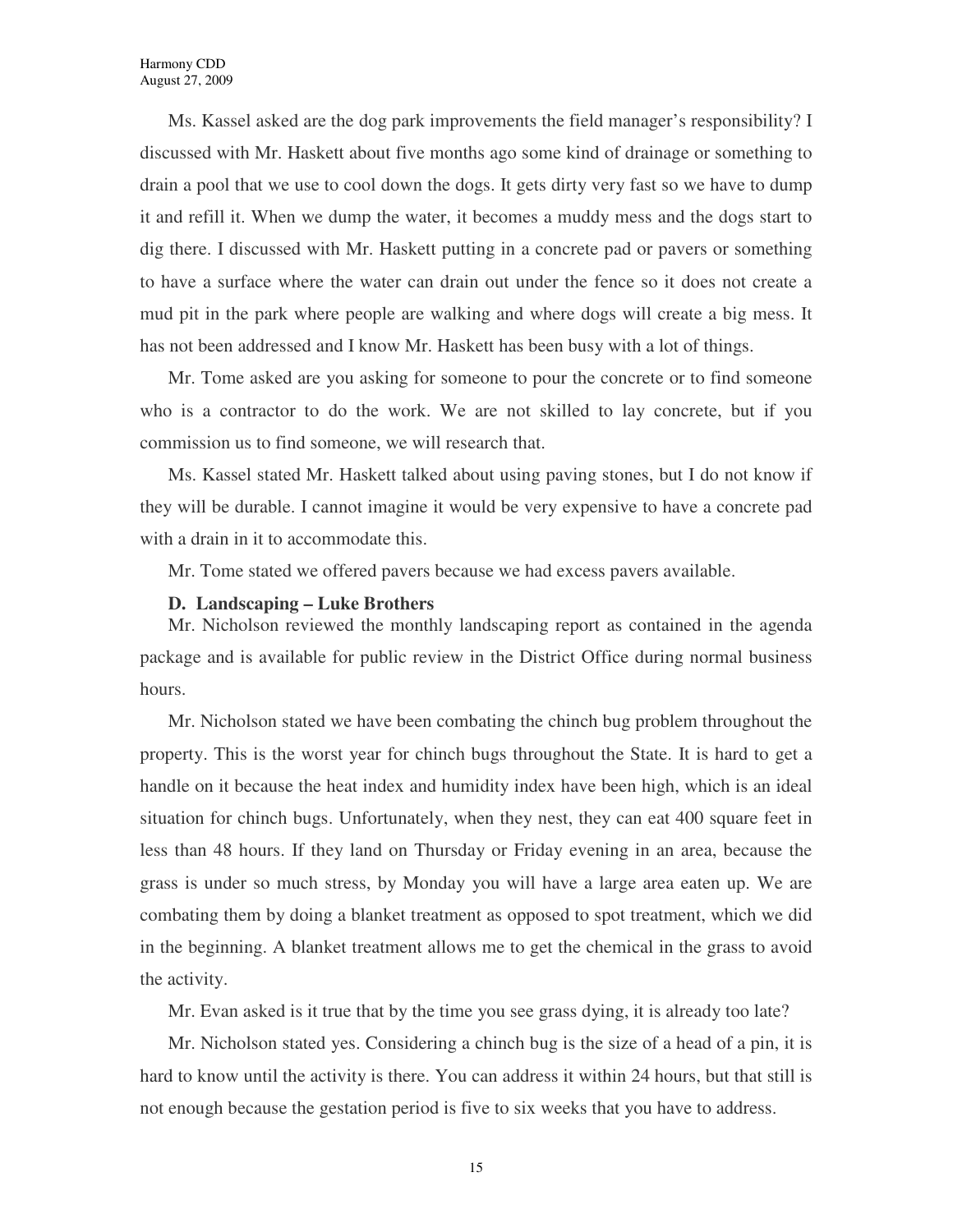Mr. Evans stated obviously we have a problem and we are addressing the problem now. Going forward, is there some kind of preventive maintenance approach?

Mr. Nicholson stated yes, in March 2010, we will do a total blanket treatment throughout the property to avoid any activity right away. We will monitor it with different types of chemicals.

Mr. Evans stated right now is more of a reactive approach.

Mr. Nicholson stated yes and it is somewhat preventive. We do not know they are there, until we see the damage.

Mr. LeMenager was that Luke Brothers on Cat Brier taking out large sections and replacing sod?

Mr. Nicholson stated no, that is a company we hired to do that work. We have our daily routine that has to be accomplished, and I cannot allow that to interfere with our regular maintenance, so we hired a subcontractor to do sod work.

Ms. Snyder asked when you speak of the rest of property, are you talking Harmony or the perimeter streets?

Mr. Nicholson stated I am referring to everything, some we are responsible for and some areas we are not. I am working with Mr. Tome, Mr. Haskett and Golgowski on the other areas.

Ms. Snyder stated we discussed working with the HOA to see about a blanket treatment on the properties.

Mr. Tome stated on behalf of the HOA, we hire Greer to perform self-help work. If it is a situation where it is self help and they notice there are issues with chinch bugs, they can do the applications, but only if it is self help. If you are mowing the lawn but you are not treating bugs, they will not treat those properties because it is not considered self help.

Ms. Snyder stated I thought we talked about going through once and doing this treatment.

Mr. Tome stated it was a discussion but I do not recall receiving authorization to do that. I do not have a cost to do this work.

Mr. LeMenager stated Luke Brothers is telling us that March is the best time to do it. Clearly we can treat our property, but perhaps we should try to coordinate something or offer a deal for home owner's properties. Right now it is a piecemeal effort. We need a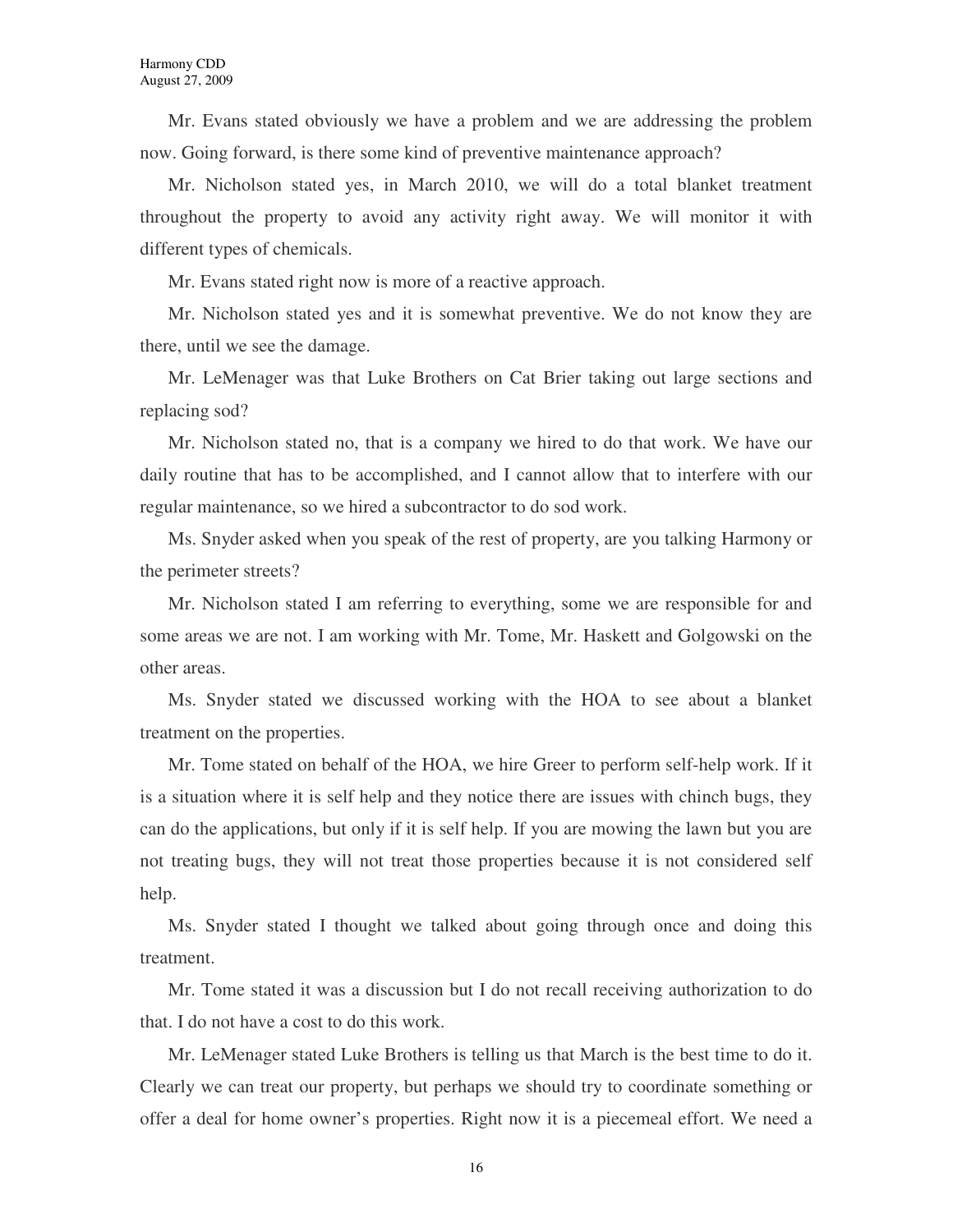coordinated effort and it sounds like March is the time to do it. We cannot spend any money on private property but there should be some way that we can encourage people to buy this service at a discount because the landscaping staff is here and all the chemicals are here. It saves money in the long run because the bugs do not jump the sidewalk onto our property.

Ms. Snyder stated if all the property is not done, it will be a continual issue where they go to your neighbors and down the line.

Mr. Nicholson stated that is correct.

Mr. Moyer asked if I am a home owner and I want to be responsible so I have a company treat for chinch bugs, is there a problem if I treat the area that you are currently maintaining and you treat it two days later?

Mr. Nicholson stated no, not if you are just treating for bugs. If we are fertilizing, then it creates a problem because then there are double doses of fertilizer.

Mr. Moyer stated a friend of mine does that, rather than seeing his whole yard get taken over by chinch bugs, I suggested to him that for the small amount of money it will cost, go ahead and treat it yourself. Do not let our problem become your problem if you can solve it yourself.

Ms. Snyder stated the other problem I heard about was fire ants.

Mr. Nicholson stated with the rain we have had, one hill will turn into five hills after the rain.

Ms. Snyder stated on Saturday mornings, there are soccer teams using the fields, and I let them use my spreader to treat for ants.

Mr. Nicholson stated we spot treat them, as well.

Ms. Snyder stated there should be some preparation for weekend games.

Mr. Nicholson stated we can only treat the hills we find, and we treat them as needed. They can establish a mound within 16 hours, and it does not need to be a big mound to be serious and have a lot of ants.

Ms. Kassel stated there is a lack of communication, and everyone needs to know more about the care of the section between the curb and the sidewalk and what people are responsible for. They should also know that they should report any fire ant mounds they see in any of the parks to the CDD as soon as possible so they can be addressed. If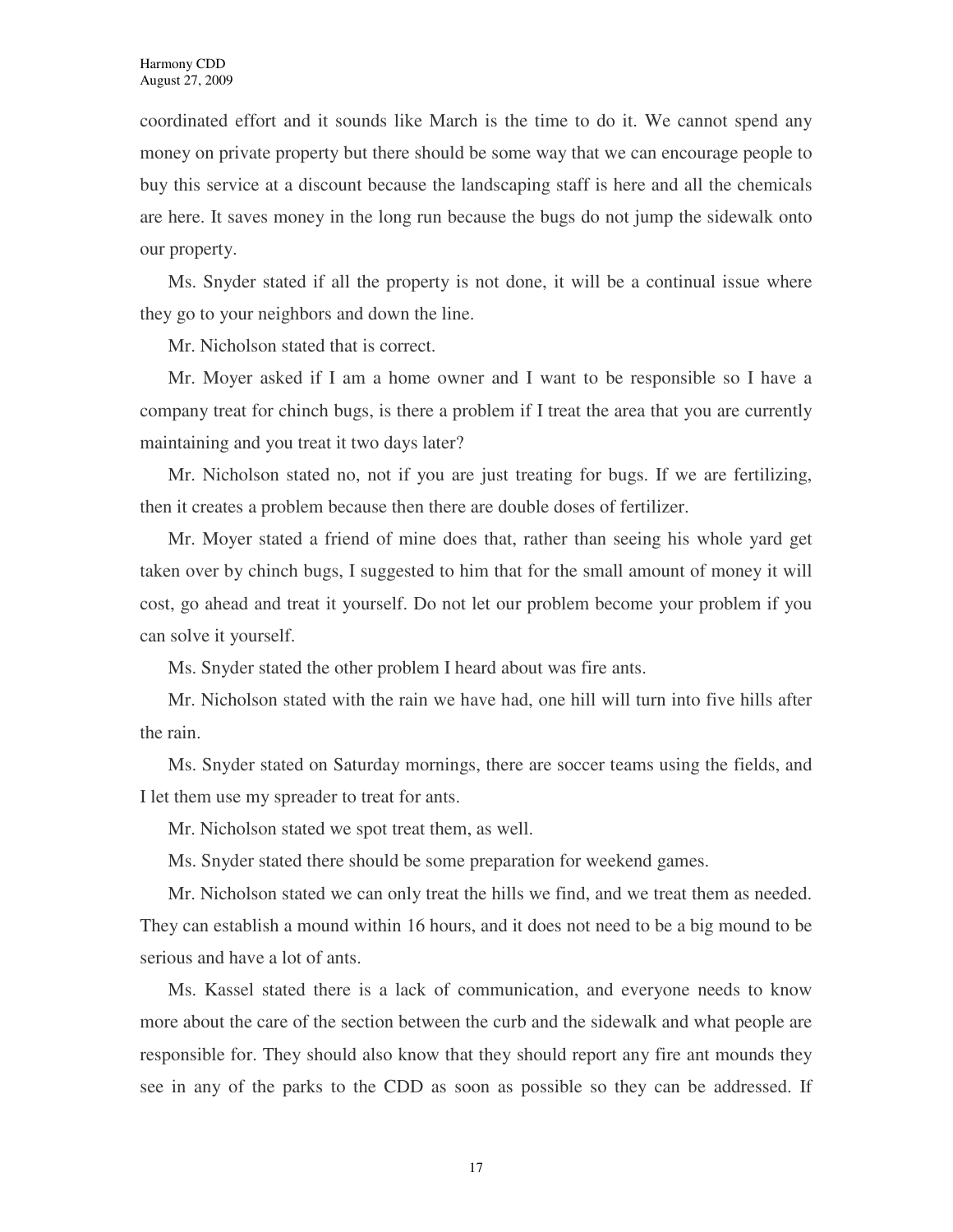residents do not report them, the landscapers may not see them because you are sitting higher on equipment.

Mr. Nicholson stated if it is an established mound and it is really big, my staff reports it to me and I treat it right away. The residents have been great about reporting field issues to me, and I address them right away.

Ms. Snyder stated I think it is excellent that you are on property all the time.

Mr. LeMenager stated there was something on the elevation of trees that I did not understand. You said you will be trimming all the shoots off after summer.

Mr. Nicholson stated we elevate trees at certain times of the year, normally fall or early spring. Elevating means that my staff has to be able to walk or drive under a tree. The shoots we are constantly cutting off every week.

Ms. Kassel stated there are sycamores on the north side of Blue Stem that hang too low.

Mr. Evans stated you submitted a proposal for the Board's consideration. It was a very thorough proposal. I liked the presentation and the detail. I suggest we move forward with this at the next meeting to give the Board members time to review the proposal. Is there a good time to do this?

Mr. Nicholson stated it does not really matter. We have a moderate cold climate here, not a harsh cold, and everything I suggested in the proposal is cold tolerant and relatively drought tolerant. I added some changes because I see green everywhere and I want to break up the lines a little. Where there are strips of sod, we will remove them and put in plants all the way to the curb.

Ms. Snyder stated we will review this proposal and drive through the community before the next meeting.

#### **E. Developer**

Mr. Tome stated some doggie pots and trash receptacles have been relocated from the less-traveled areas to more high-traveled areas. They came primarily out of neighborhood G into the community and also in Lakeshore Park. There was a trash receptacle that was moved to the small dog park away from the pavilion. The receptacles will have concrete pads under them shortly.

Ms. Kassel stated the receptacle at the small dog park is between the pavilion and the benches, and we would prefer it be moved to where there are not any benches.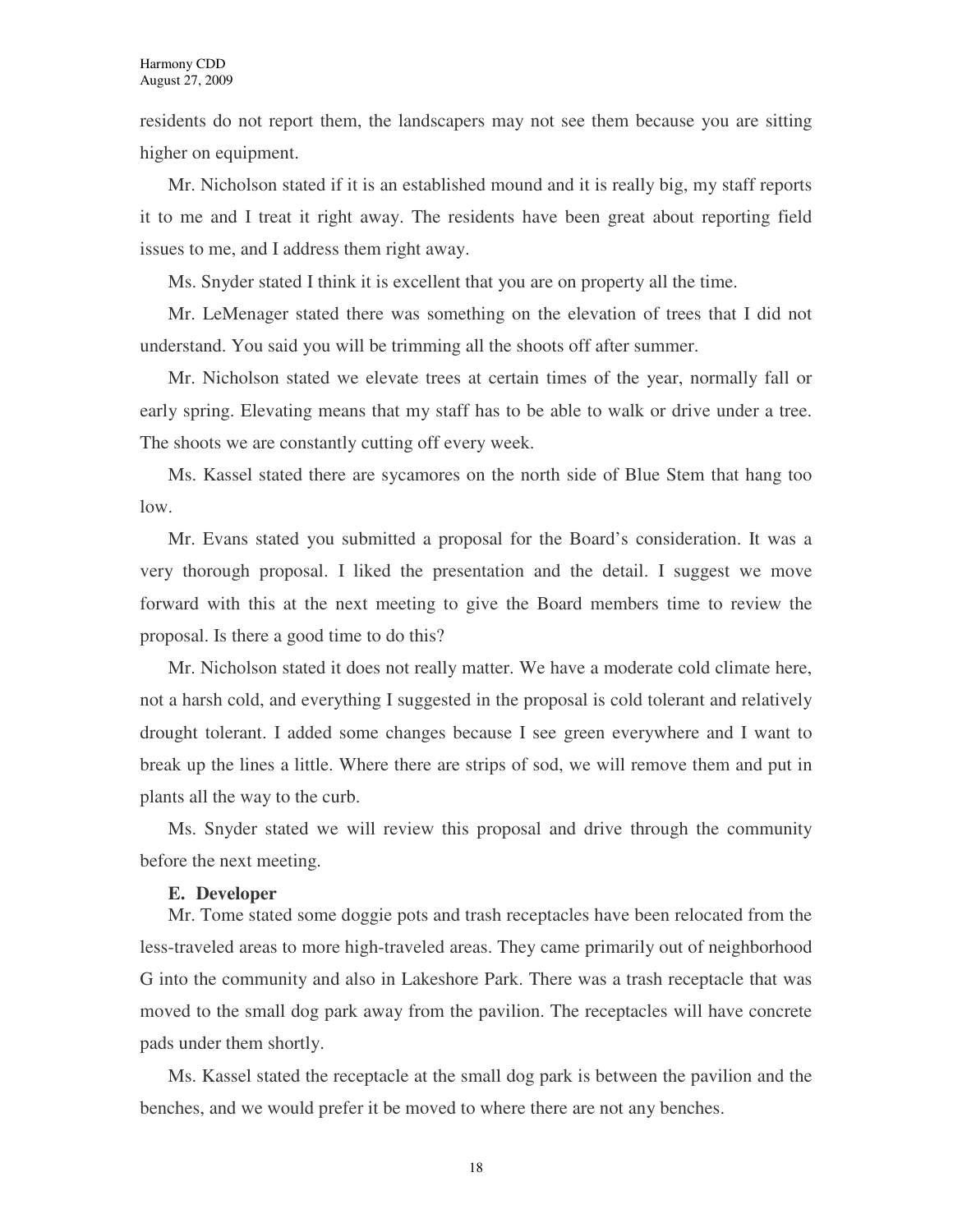A resident asked could you do the drainage for the dog park at the same time you are pouring concrete pads for the trash receptacles?

Mr. Tome stated we will look at that. We have asked Weekley Homes to pour threefoot by three-foot pads for the trash receptacles, which is just wash-out material that they would otherwise be throwing away. We can look at it but if it is a yard or two yards of concrete material, that is a different issue. We will evaluate that. Mr. Haskett received several proposals for the basketball court. Some submitted proposals just to put a nonskid surface on the court, feeling that will help from a slip perspective but felt it would not do anything to move water. It will just move one puddle to another spot. In that situation, the proposers recommended we blow out and clean out the areas where the stress-fracture cuts were made. That will drain water and it will keep the site from cracking. Two contractors said they did not recommend putting on a nonskid surface. They recommended starting in the center with a three-inch core and move to two inches to the sides. That will create a crowned basketball court. We have bids that range from \$2,000 to \$10,000 depending on their recommendation. I do not think we have enough information yet, and we want to talk to more vendors and have them all come out to figure out the right thing to do, if anything. One recommendation was to do nothing but cleaning out the stress cuts and make sure they are blown out on a regular basis so they can stay clean and water would move.

Ms. Snyder asked has Mr. Haskett contacted the people who put it in originally? I would think something of this size should not have these problems.

Mr. Tome stated you will have some birdbath areas, which is not unusual in a situation when pouring a slab of that size.

Ms. Snyder stated it seems to me that when you build an outside court, it will be used all the time. Sometimes it cannot be used for a couple days.

Mr. Tome stated that is not unusual with the heavy rains we have been having. The courts that I have installed over the years, this is typical. It does require a squeegee, just like they have for hard tennis courts. That is very typical that you will have to push water off a concrete surface.

Ms. Kassel stated the old half court did not have that problem.

Mr. Tome stated we are also looking at a much larger surface. The old one did have birdbath areas. We will continue to look at it, and we are also talking to the original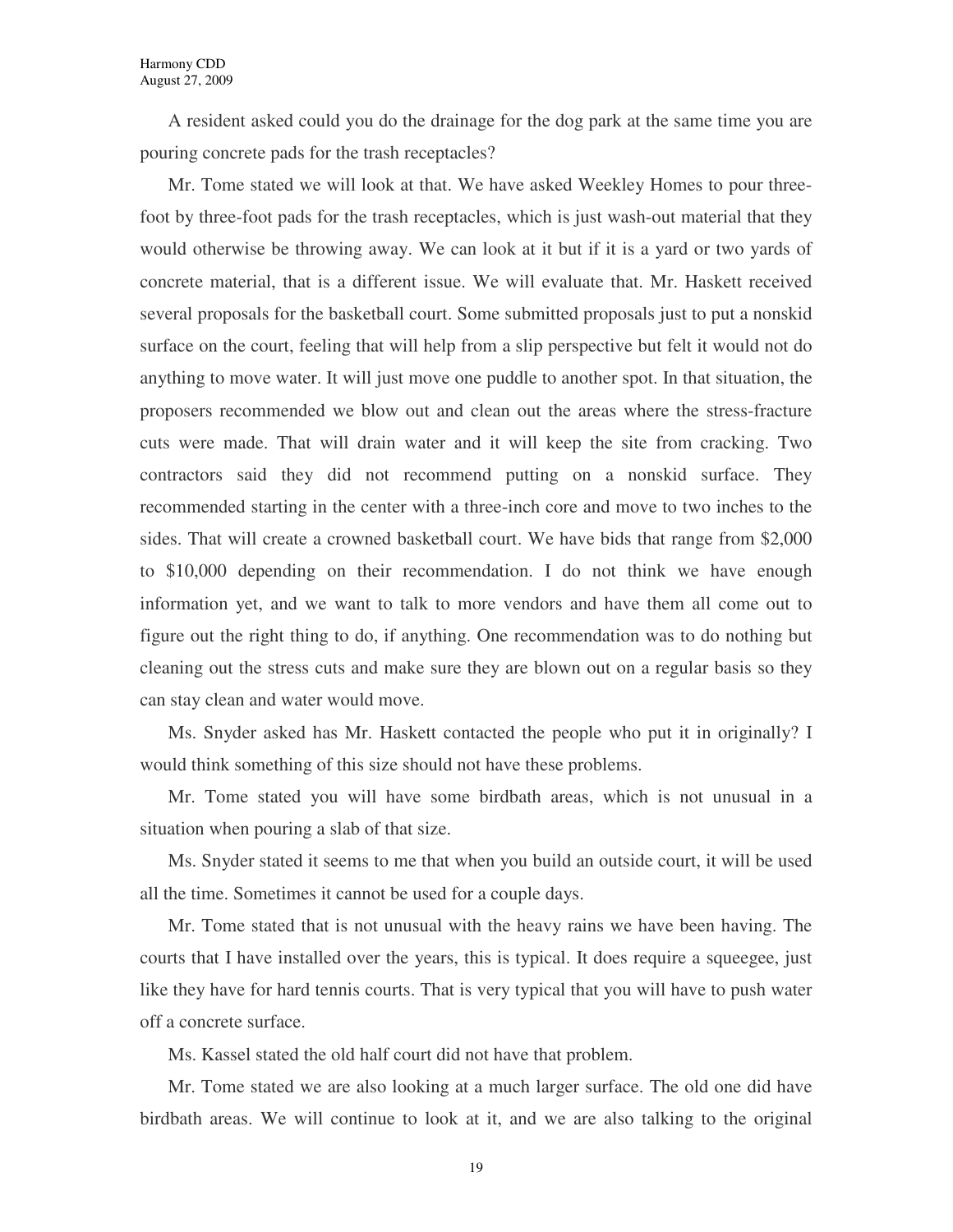contractor. At our previous meeting, there was a discussion about looking at the trees in the neighborhoods that are dead or dying within the CDD area. We believe there are about 26 to 30 trees that are 2-inch to 3-inch caliper and 12 to 14 feet in height. We have noted what trees they are and we will be coming up with a cost estimate of replacing them, which we will bring to the Board at a future meeting. These trees are primarily in areas that are not on the main boulevards but on the interior roadways. There was an inspection of the pool that took place as is normal, and there was a small issue that closed the pool for 12 to 14 hours. It turns out that the inspector was incorrect in her evaluation, and her Supervisor had to come out. This is perhaps the third time this happened. It is being addressed to the point where we will get another person from the State to do these inspections because it seems to be a personal rub with us or just the fact that she is not sure of what she is inspecting. In all cases, there was no action we needed to take to correct the issue. It was an interpretation issue. The pool was closed from 5:00 p.m. until about 11:00 a.m. the next day.

### SIXTH ORDER OF BUSINESS Supervisor Requests

Mr. LeMenager stated we all received a notice in the mail about the Comprehensive Development Plan for special sign standards within Harmony. Does this affect our CDD property?

Mr. Tome stated yes. The signage in the community never had approval from a master signed CDP. We went to the County and submitted one for approval for all kinds of signs, existing signs as well as ones that might be used for retail and commercial applications, primarily in the town center area. It was a nine-month process to go through the County to get zoning approval and Commission approval. We just received approval from the Commission. This would include informational signs throughout the community pointing to Lakeshore Park and Buck Lake, traffic signs, commercial signs, resale signs, the A-frames we use for events, meeting announcement signs, and any type of sign you can imagine. We had to submit a plan to get approval for all those signs. There are certain signs you have to get a permit for, such as permanent signs, versus temporary signs that can just be placed.

Ms. Kassel stated if you go online to the Planning Board, you can look at the proposal that was submitted. I noted in the proposal that the standard for street signs and stop signs had a decorative pole for those. Are you considering changing those out?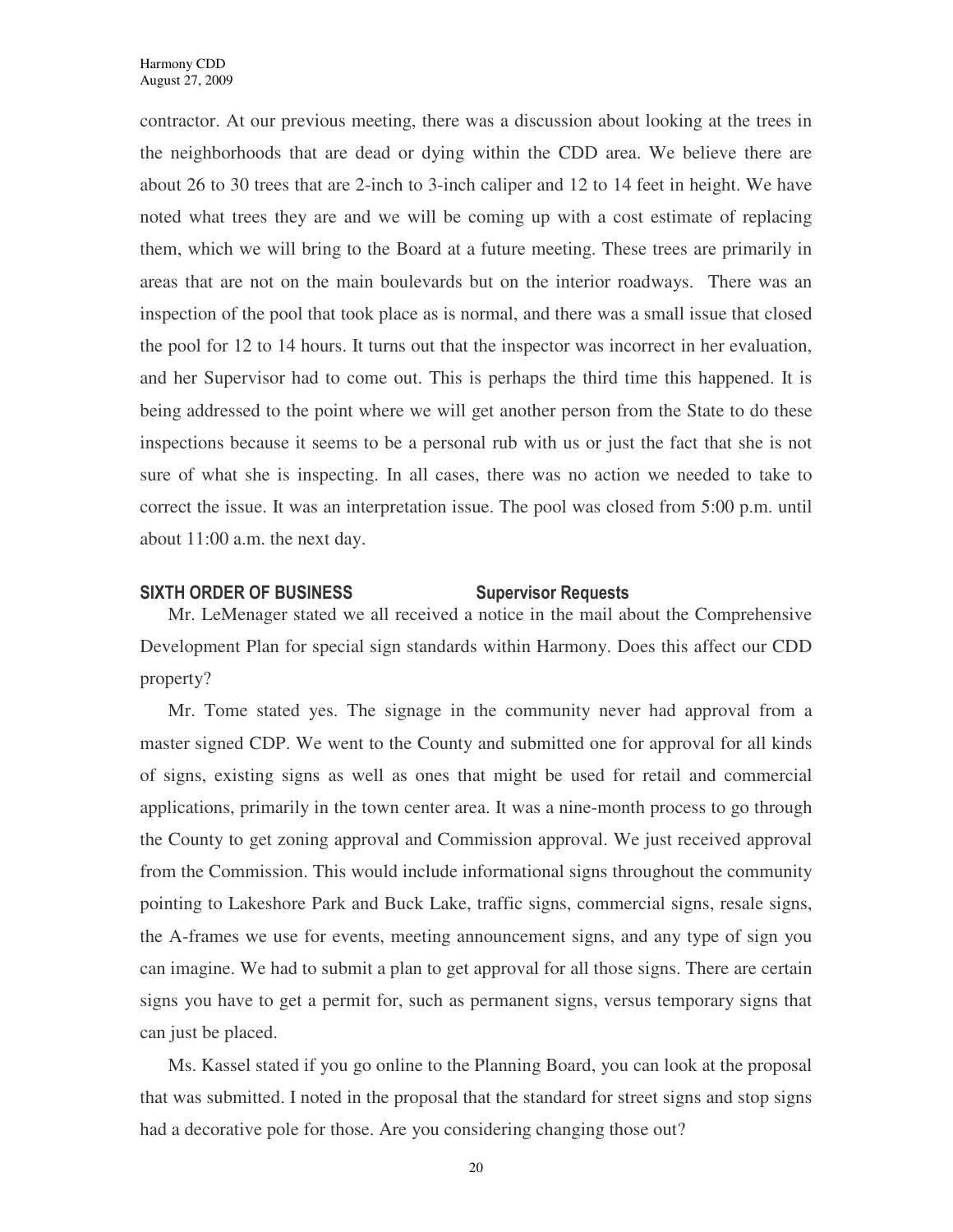Mr. Tome stated the signs that are here now are the traditional DOT signs, which are approved without question. We wanted to submit an alternative, just so we had one, should anyone ever want to do something different. They are not cheap; they cost about \$180 per pole, which includes the sign, but we did that to have the flexibility. We asked for a lot of things, such as a cinema sign, so that we would not have to go through this process again.

Ms. Kassel stated this was for the entire 11,000 acres, not just the Harmony CDD.

Mr. Tome stated that is correct.

Mr. LeMenager stated someone on Primrose Willow decided they can tear up the landscaping and they are clearly not putting grass back in that area. It looks like they are installing a different type of plant material. I know we did not approve them doing that. What is our position in what we want to allow people to do in the easement?

Mr. Tome stated currently, in the CDD bylaws and regulations, there is nothing precluding someone to plant an alternative to St. Augustine sod in that area. There is also nothing in the HOA restrictions that precludes someone from planting something else as an alternative. Some things are excluded, but if they are going to plant something like jasmine that is drought tolerant, there is nothing to say the home owner cannot do that. When the home is being built and they are planting that area, they can plant that alternative material on the interior streets. They still have to go through architectural approval with the HOA. They have to provide a plan for an initial installation as well as for any corrections or changes to what is currently installed.

Mr. LeMenager stated this would not apply to the boulevards where the CDD maintains that strip.

Mr. Tome stated that is correct.

Mr. LeMenager stated on the internal roads, if someone wants to get rid of the St. Augustine and do some other landscaping, they have to go to the HOA and get the design committee to approve their changes.

Mr. Tome stated that is correct.

Mr. LeMenager asked has that been done on Primrose Willow?

Mr. Tome stated yes.

A Resident asked what about the brick pavers?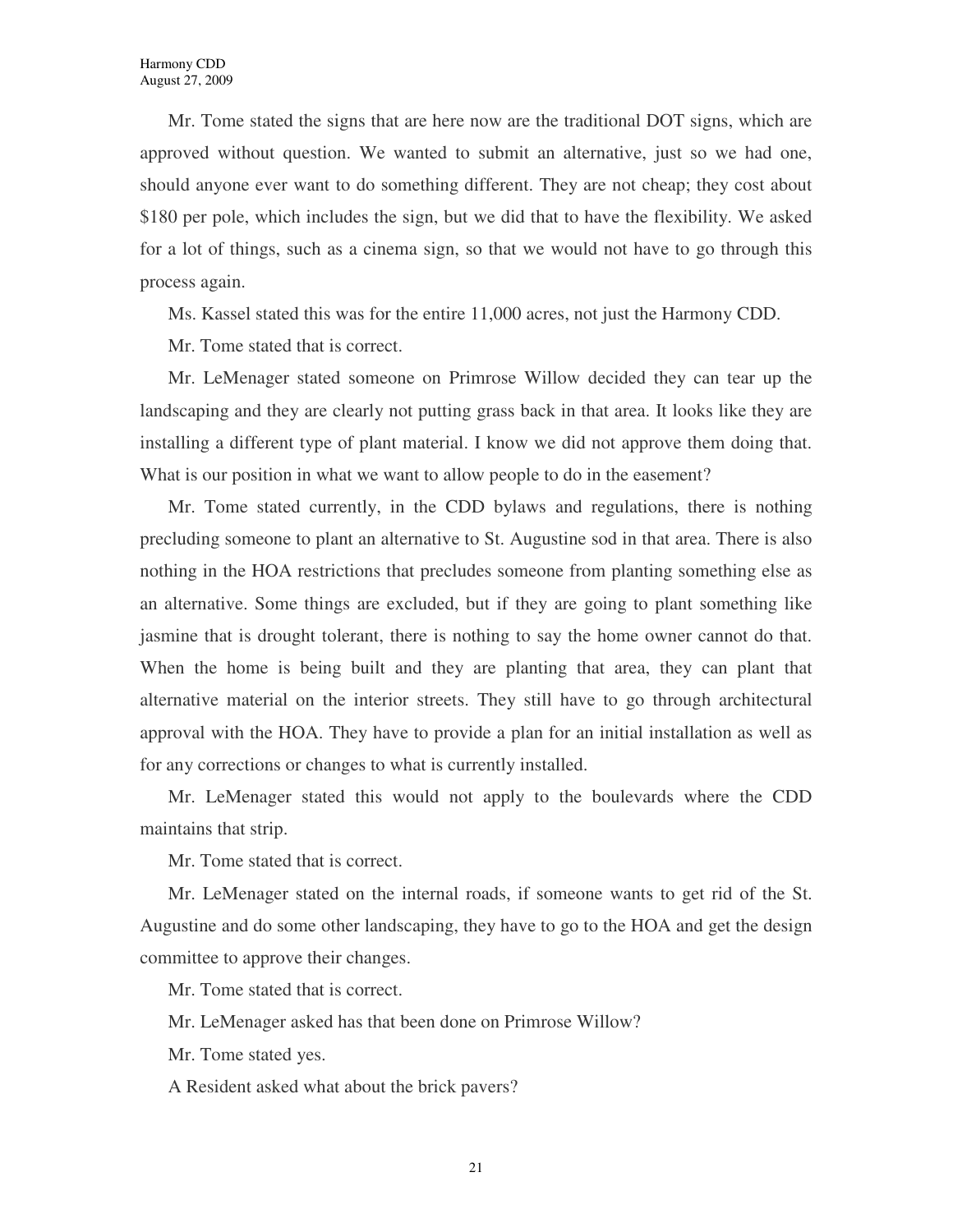Mr. Tome stated those are there temporarily. Because it will be used as a model home and there is not a parking lot, for access purposes the pavers had to be installed because they are using on-street parking, pursuant to the County. When it is sold to be a residentowned home, the pavers will be removed and sod will be put back in.

Mr. LeMenager stated we have had a number of builders build homes here, and no one has been allowed to do that before.

Mr. Tome stated I do not know that anyone submitted it for a model for that purpose and been denied.

Mr. LeMenager asked no one has asked if they can put in a temporary walkway?

Mr. Tome stated I was not here at that time, but when I discussed this with Mr. Haskett, he had not been asked for these by builders because they had parking lots nearby for that purpose. In this situation, there is no parking lot and they are using on-street parking to gain access to the model. The pavers are there for that purpose, and that purpose only.

Mr. LeMenager stated we should have been asked about that.

Mr. Tome stated there are documents that allow the developer to make improvements and do things in these areas, as we have done in the past with the fence and with landscaping, as long as we are tasteful and it is an improvement and it does not degrade the property.

Mr. Boyd stated the other thing that makes this unusual is it is a model home, and the County views a model home as a commercial building until it is turned over for private use. They require parking and access to the building in the same manner that they would for a commercial facility. Anytime a unit is designated as a model home, certain improvements have to be done specifically for access.

Mr. LeMenager stated my primary concern is we will have others who live on one of these boulevards will want to put one in.

Mr. Tome stated if they do so on their own, they will receive a letter from the HOA that says (1) they did not ask for permission and (2) they are in violation. They will receive a lien and a fine notice, just the same as those people who do not maintain their grass and leave trash on their front porch. That is the process that is in place and will continue to be.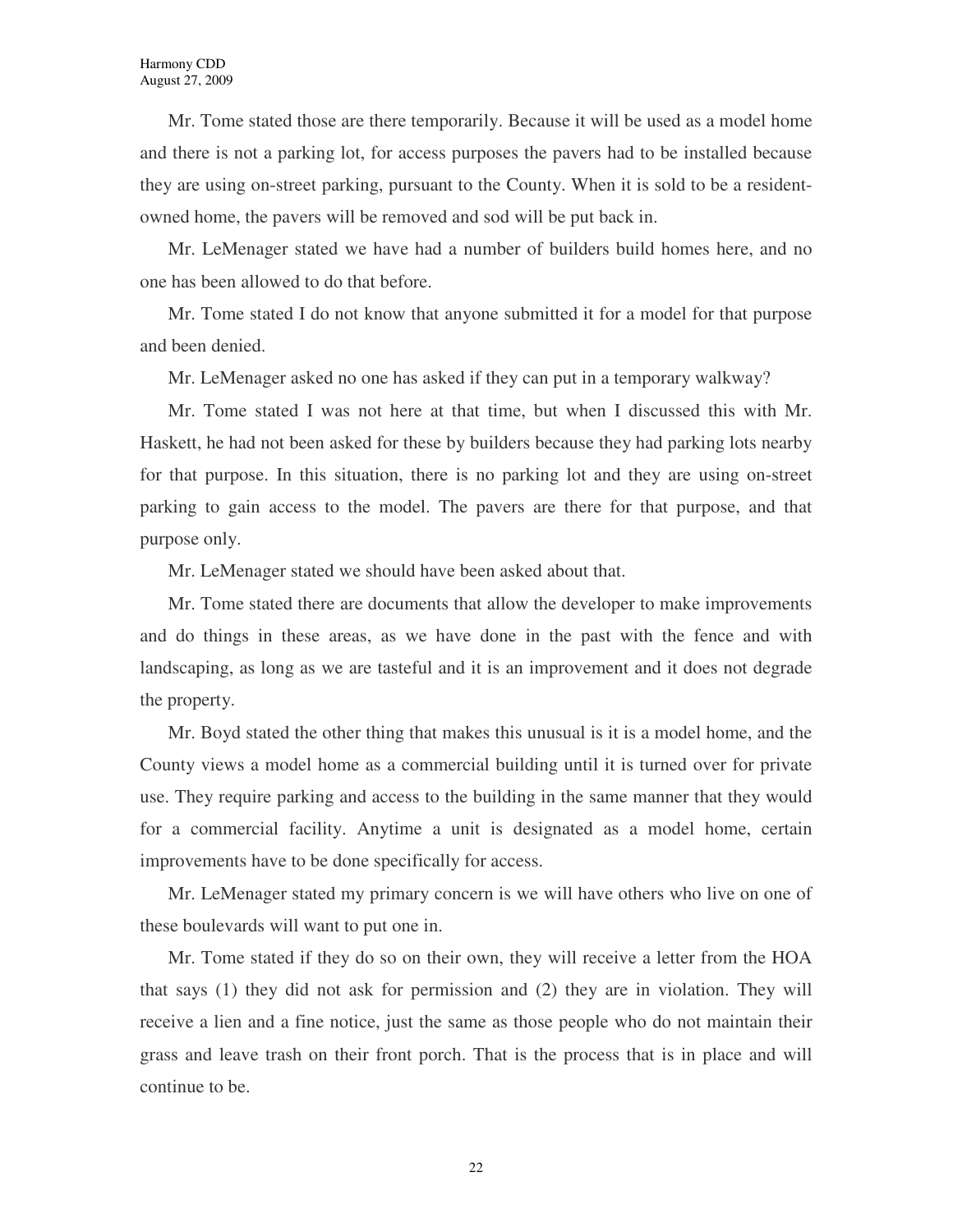#### SEVENTH ORDER OF BUSINESS Audience Comments

Mr. Steve Berube stated I have made a request maybe three times through the complaint process regarding the restroom at Lakeshore Park. There used to be an electric water fountain. It disappeared six or eight months ago and has not returned. I asked what happened to it. It was a nice water fountain and it is gone. Does anyone know where it went and will it come back?

Mr. Tome stated it was vandalized and destroyed to the point where it could not be repaired. It is an expense if the Board wants to replace it. It appears some kids took a baseball bat to it.

Mr. Evans asked what is the cost to replace it?

Mr. Tome stated when we did the ones at the golf course, they cost \$1,000 to \$1,200.

Mr. Evans stated we need to decide if we want to spend the money and if it is a prudent investment to replace that water fountain.

Mr. Berube stated we have discussed a swing set and a survey went out. The response to the survey was positive. Where might that stand?

Mr. Evans stated we are where we were at that meeting, and this Board has to decide if we want to spend \$6,000 for four seats on a swing set.

Mr. LeMenager asked did anyone review the results?

Ms. Kassel stated I never heard the results.

Mr. Tome stated the final numbers were, of those who responded, about 65% said yes, and about 65% said Lakeshore Park was the place for the location.

Mr. Evans stated they forgot to ask the question of whether or not they want to spend \$6,000 for four seats. That was what we raised at the last Board meeting, is that a prudent investment at this time. The first question is, do you want to spend that kind of money for a swing, and if you do, where would you put it. I think it is premature to spend that on a swing when we have a small amount of capital money and there are a lot of things that we will need to consider as time goes on. We have a fixed amount of money remaining, and we may need some repairs to our existing facilities. I agree it is a great thing to have and I think the skate park would be a great asset to add to the community. We ran the numbers for the skate park and some estimates were over \$100,000. We have to consider how to spend our money and be prudent, especially in today's tough economic times. I suggested at that time we table it, and then they came up with the questionnaire. My response is that we reevaluate it at a later date.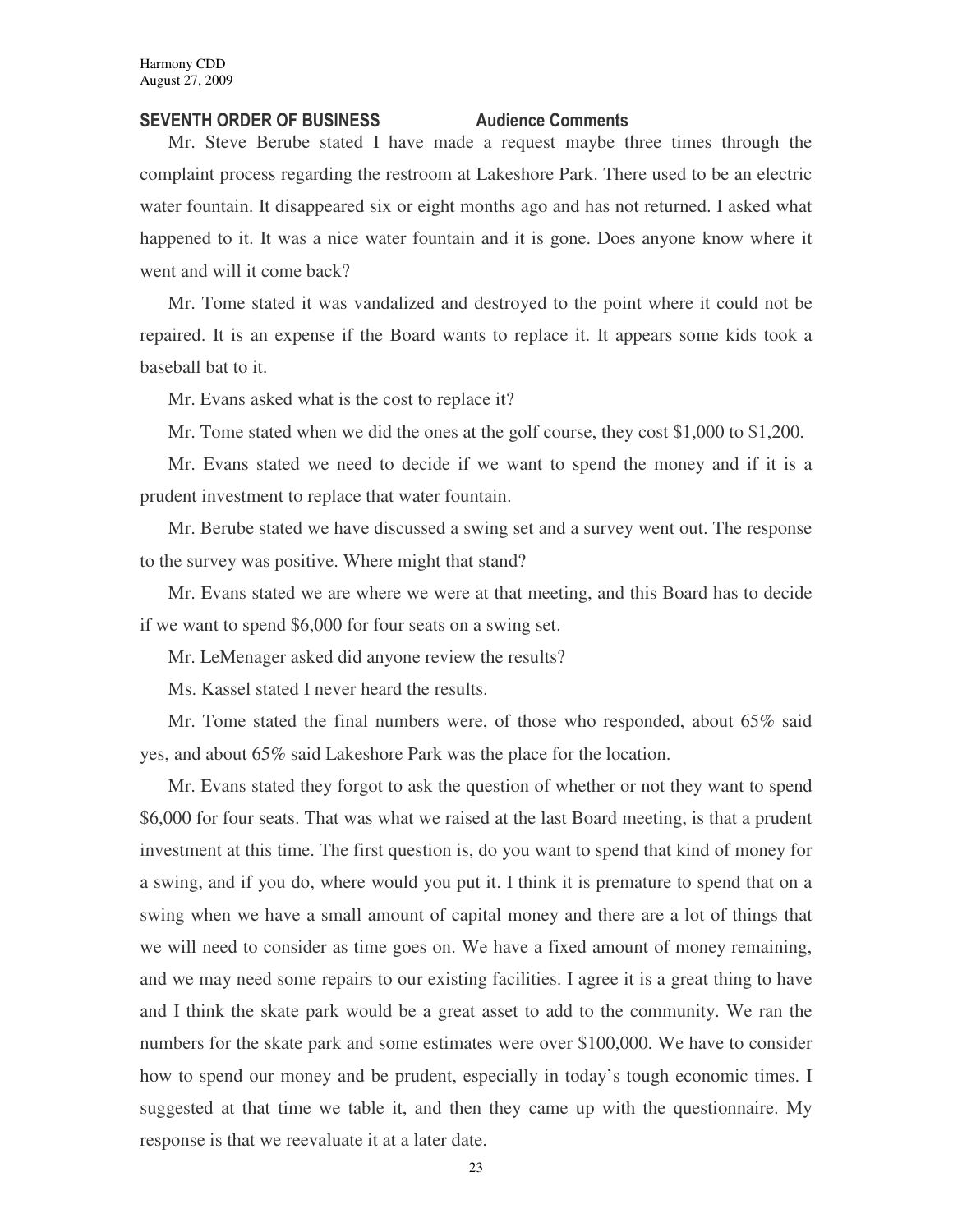Mr. LeMenager asked when do we have to spend what is left in the capital fund?

Mr. Moyer stated the requirement when you issue the bonds, is you reasonably expect to spend funds in three years. If you do not expend the funds within three years, then you limit the investment earnings on what is left to no more than what the bond rate is. You will not make any money on the investment and you yield restrict the balance. We have expended the vast majority of bond funds within three years, so we are fine. At some point, we have to declare the project complete and have the engineer certify to that. There is no problem where we are now.

Ms. Carla Poirier stated I live on Bracken Fern Drive and I am confused about the grass. I was under the impression that the grass between the street and the sidewalk was mine, but I learn it is CDD grass but I am responsible to maintain it.

Mr. Evans stated the land between the curb and the sidewalk is owned by the District. The District paid for the sod and the trees. In the HOA documents, each home owner accepts responsibility to maintain the landscaping between the sidewalk and the curb. We reviewed those documents with regard to the trees. The District owns those trees, but the home owner does not have an obligation to replace the trees. I reviewed these documents and confirmed with legal counsel to get a clear understanding. The home owner is supposed to mow the grass. The District owns that asset. If a tree dies, the District is responsible to replace the tree to be sure they are consistent in their look throughout the property. At the conclusion of that discussion and the rendering of that opinion, we asked staff to look at trees that need to be replaced that look like they are dead or dying. The HOA will require you and enforce you to mow the grass. The HOA has the right and the obligation to maintain that area. The District has the right but not the obligation. We can elect to do it, and that is where the confusion came in. That is why the District will go back and replace those trees.

Ms. Snyder stated I think we should make it clear that the home owner should take care of up to 10 feet and trim the shoots.

Ms. Poirier stated I have a concern that when Luke Brothers treats for chinch bugs along the main roads, they are not going to treat my yard. I like the blanket approach. My neighbor's house was empty for two years, and I watered and mowed the grass for two years. Then I got to the point where I stopped doing that. The chinch bugs have taken over and now they are in my yard. I am not spending money to replace my lawn when my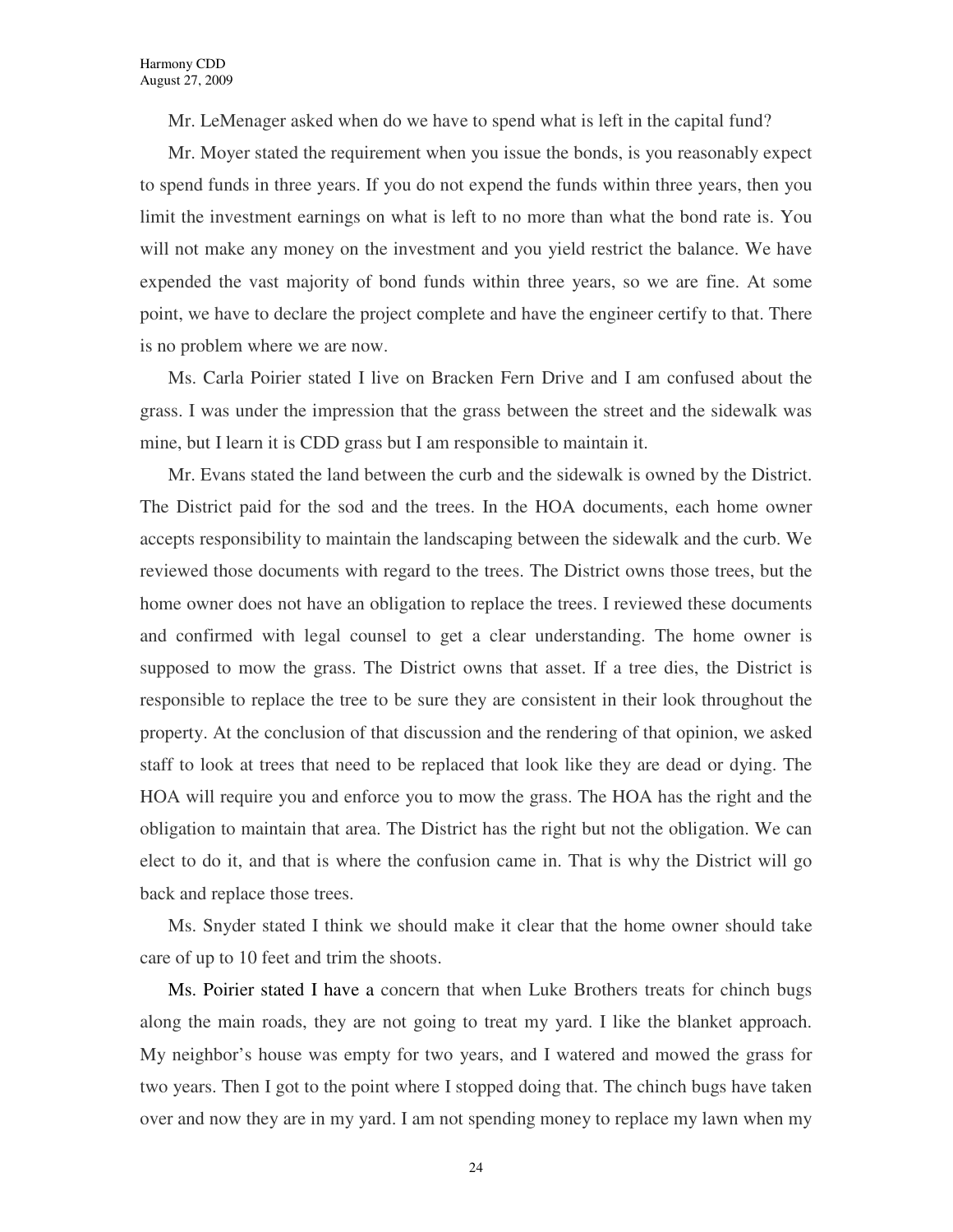neighbor's lawn has not been replaced and been maintained. I think that is a good idea to treat everything because my problem will never go away if my neighbors are not maintaining their lawns. Having them spray along the main boulevards will not solve our problem because the bugs will jump into our yards.

Mr. Evans stated I agree with you wholeheartedly. You go from theory to implementation, and that is the challenge. The HOA can do the blanket spray on the property, even on CDD property between the curb and the sidewalk. The challenge is between the individual property owners and the HOA. I think what we want to explore is in the spirit of community-wide self-help endeavor. Because of the nature of the infestation and how it can go from house to house, all areas will need an application for preventive maintenance. Then we have to address that with who pays and how much. Through the HOA, we may be able to look at a budget amendment. We need to consider what it will cost to spray this area and get everyone supportive of this work effort. If the HOA Board approves it, in the spirit of self help, the HOA has the right of trespass for a self-help remedy. That will be the key. Someone will say they have already sprayed their yard and they do not want us on their property. We need to be able to override that, and the HOA has the right to be on their property. We need to explore that element. On the CDD side, we can address our own property but we need to work on the mechanics of the other property.

Ms. Poirier asked has the carpeting been replaced on the pontoon boat?

Mr. Golgowski stated yes, on both boats.

Ms. Poirier stated under the budget adoption agenda item, you approve a levy of assessments, and we did not know what that was.

Mr. Evans stated there is a two-step process. First, we adopt the budget, which was the first Resolution. Then we take the budget and levy it to all the property owners. We used the same methodology as we have always used.

Mr. Moyer stated that will appear on your real estate tax bill under non-ad valorem assessments.

Ms. Kassel stated it is a technicality of going from approving the budget to the properties being assessed.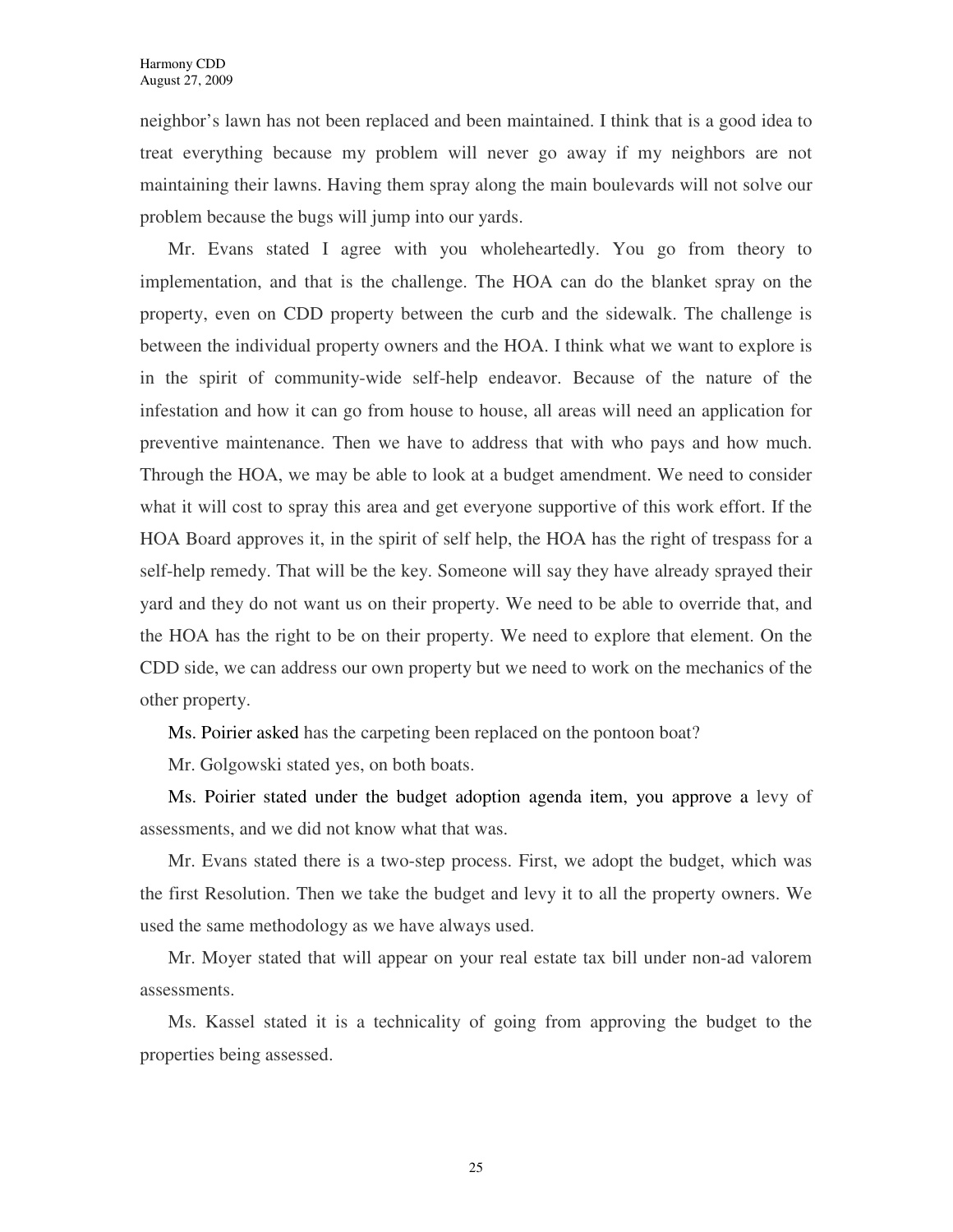Mr. Winnie Tolentino asked regarding the sidewalks, is that a band-aid repair or a permanent panel repair? They shaved my sidewalk and put on a sealant, but it does not look right.

Mr. Boyd stated in order to manage the budget, if shaving the edge will create the repair, that is the preferred solution. In most places, there is a slight differential between panels that causes a trip hazard and shaving will work. In other places if pieces of the panel are broken away or if there is another reason that shaving is not the appropriate solution, then the whole panel will be removed.

Mr. Tolentino stated for the time it took to shave my sidewalk, he could have easily replaced the panel.

Mr. Moyer stated no, that is not correct. All the grinding that has taken place throughout the community cost about \$5,600 and you cannot come close to replacing panels for that.

Mr. Evans stated you also have an additional issue when you replace panels and many times there will be additional settling because the panels are not contiguous to the original pour, so many times you have the same problem in six months.

Mr. Moyer stated there are also tree roots causing panels to raise. It is a constant maintenance issue and traditionally it is done the way we are doing it, by grinding them down. The concern is not so much aesthetics as it is safety.

Mr. Tolentino stated a neighbor had to pay for a tree because there was a gap on our street. The builder forgot to put a tree there when they were buildings homes on our street, and my neighbor had to pay almost \$175 to put in a tree in front of his house.

Mr. Evans stated originally I think there was a requirement that the owners had to purchase the trees for each house as the house was being built. We are talking about after the fact.

Ms. Poirier stated when we were owners and we bought here, we were not charged for our tree. This guy when he purchased his house was told to pay to put in an additional tree, when it should have been there by the builder.

Ms. Kassel stated that is something you need to take up with your builder. I paid \$200 for each tree on my property.

Mr. Evans stated the builder had to plant those trees when he built the house. The trees were not there in the beginning because of the construction activities, but they were

26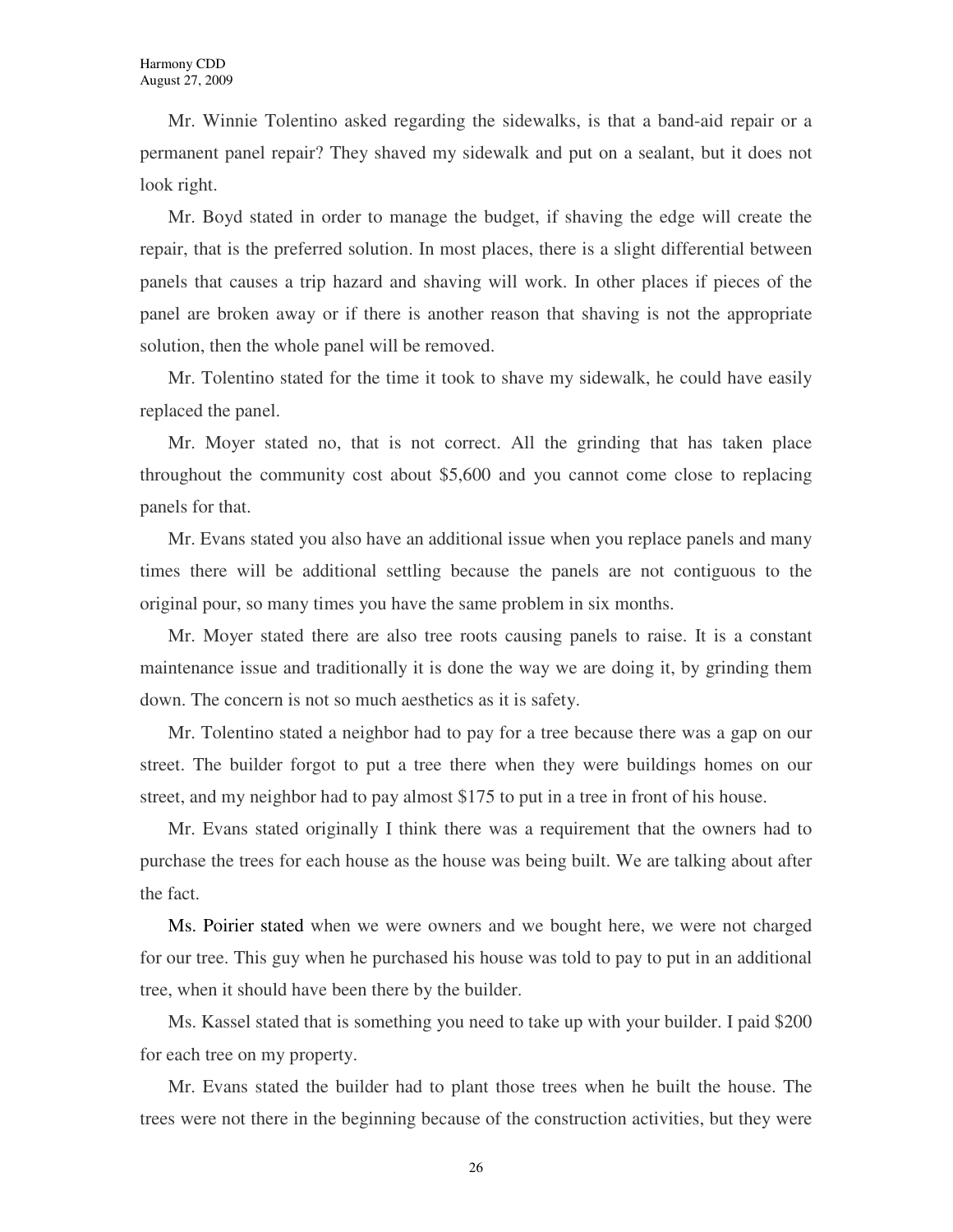put in when the house was built and then they were owned and maintained by the District. On the boulevard trees, the CDD paid for those trees.

Mr. LeMenager stated I think the difference we are explaining is, if you had to pay to put in the tree originally, your issue is with the builder because it was his job. But if you have a tree that was destroyed and you paid to replace it, perhaps you should see us because it sounds like we had a few people pay for trees that probably should not have.

Ms. Pam LeMenager stated behind Schoolhouse Road there is a diamond-shaped park in the alleys and there is a drain in the park that is not draining.

Mr. Boyd stated I have a picture of that area, and I will look at it on the way out. I suspect mulch is washing over a drain that may be clogging that.

Ms. LeMenager stated regarding the alleys where you are thinking of putting in curbing around the corners, in Celebration, they curbed the alleys and improved some corners. The garbage trucks come around and run over them and crack the curbing. Think carefully about that because all we will do is start replacing curbing. As far as replacing dead trees, if a home is empty or in foreclosure or the owner is not a resident, can you delay installing a tree? The water has to be turned on in order for the tree to survive. If you are thinking about replacing 60 trees, perhaps we can reduce that to 40 trees to avoid vacant homes.

Mr. Tome stated of the ones we looked at, 60% of them were cases where there was no irrigation at the home, so we will definitely not replace trees for those homes.

Mr. Evans stated it is a case-by-case analysis. We will plant trees in locations where they have a good chance of survivability.

Mr. Jason Shepelrich asked as it relates to the stop signs within the CDD common areas, if a sign is higher than normal, about two or three feet do I bring that up to the District? They are being hidden by tree branches.

Mr. Evans stated the County sets the standards they require, and the contractor installs them. You should contact the County.

Mr. Shepelrich stated there was a lot of discussion about maintenance of the easement area that the CDD owns. What is the Board's position on liability in that area? Relative to our house, we have 280 days where it becomes an open field there because we are by the school. People are lined up and standing in the grass. It is not my property, but I have the obligation to maintain it. What happens if there is an incident there?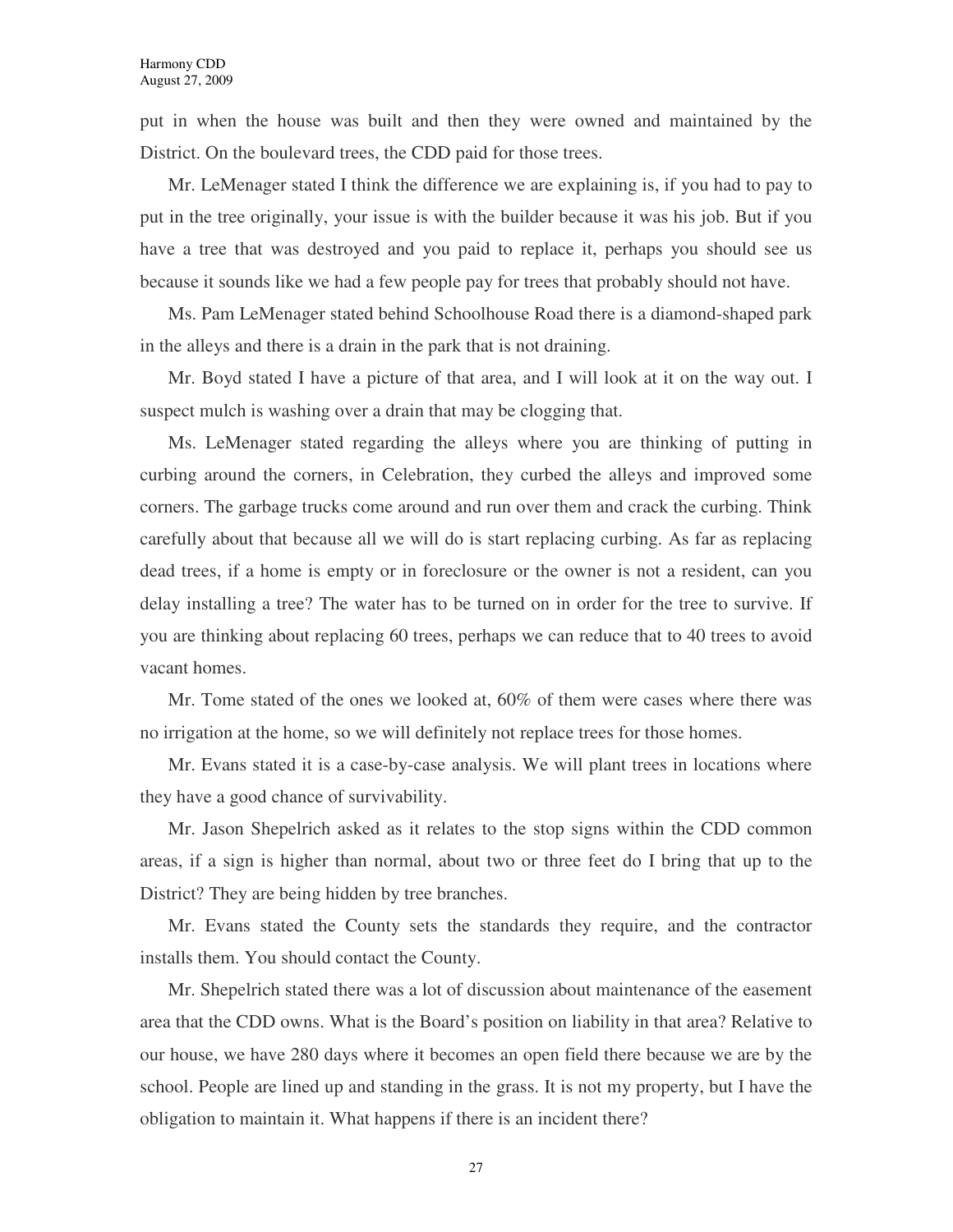Mr. Moyer stated the simple answer is that the owner has liability and that is the society we live in. The reality is that we have a couple things in our favor. As a unit of special-purpose, local government, we are entitled to the State grant of sovereign immunity that limits our torte liability exposure. We also insure around that risk.

Mr. Shepelrich stated our property is unique and no one else has that problem. Barring someone falling over on a skateboard or something, it needs to be addressed because it is a heavily-trafficked area.

Ms. Kassel stated I suggest you go to the County and ask them to put cones out so people cannot park there.

Mr. Shepelrich stated we park our own cars in the front to stop other cars from standing there and idling, but I cannot stop people who are not doing the proper walk through with the cars, which is against school policy. I met with the principal, and it is a problem. It is bringing in more traffic to that area and onto CDD property, so you should be aware of that.

Mr. Dave Leeman stated regarding paving of the alleys, you approved the general contract and to move forward with additional work. I presume they have to come back to the Board and get the additional work approved, not just go ahead and do it.

Mr. Evans stated they have the authority to make the necessary repairs within the budget framework.

Mr. Leeman asked so the additional work is the curbing and the staff can decide that on their own without coming back to the Board?

Mr. Evans stated yes.

Mr. Leeman asked do we expect them to do it anyway? Or are you allowing them to move forward and do whatever it costs and we will pay the extra?

Mr. Evans stated the District Manager has the authority to make decisions within the financial limitations of the budget.

Mr. Leeman stated we have been here for five years and the alleys have not been here much longer than that. We are spending about \$25,000 to fix them. How long do we expect this repair to last? Are we budgeting \$5,000 every year for five years to do repairs every five years? Or will this repair last ten years and we will not have to budget quite so much?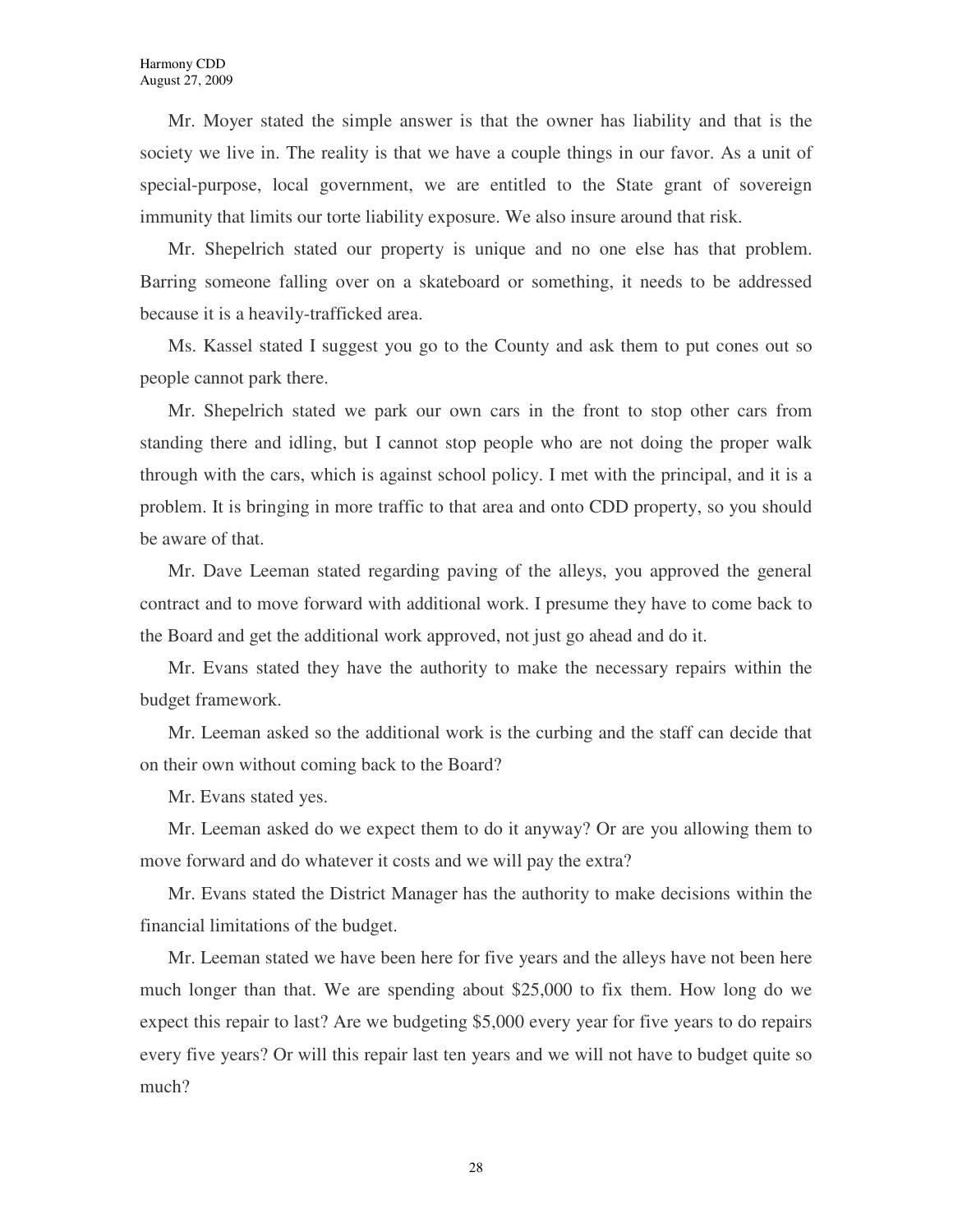Mr. Moyer stated alleys are difficult to maintain, and yes, the Board will have to continue to budget and set aside amounts for this type of repair.

Mr. Leeman asked so we will be looking at this amount of money or more in another five years?

Mr. Evans stated I do not know that anyone can state specifically how much it will cost.

Mr. Leeman stated I am not looking for a contract but an estimate. This alley suffered a lot because of all the homes that were built, and can we expect this repair to last longer this time?

Mr. Evans stated I think it is a reasonable assumption because of the frequency and heaviness of the vehicles.

Mr. Leeman stated I understand we have to do it on a general basis over the years, but I wonder if it will be this much or a little less because the traffic will be less for the next five years.

Mr. Evans stated I would hope it would be less, but at that time, we will do an assessment to make that determination.

Ms. Snyder stated we will keep watching the alleys.

Mr. Leeman stated up until this year, we would see a sign on the dog parks at least once a year not to use the parks because they are spraying for ants today. Then the ant mounds would disappear because they sprayed the whole park. Then we did not have to worry about ants. I am not sure if it was fertilizer or pest control, and I do not remember if it was once or twice a year. They sprayed it, the parks were closed for a day and that took care of the issue. Can we explore that? Spot treating will not work because the ants will come back and we will be spot treating them again.

Ms. Snyder stated that is a good idea.

Mr. Leeman stated it was said earlier that we sold bonds for the capital funds.

Mr. Moyer stated that is correct.

Mr. Leeman stated so we borrowed money and we are paying it back. If we have \$50,000 left over when we are done with this last capital project, would it be smart to retire some of those bonds or a portion of those bonds? Or is that illegal to do that?

Mr. Moyer stated the process that the Board will go through is to determine if there are other capital needs that fall under the engineer's report that may be beneficial to the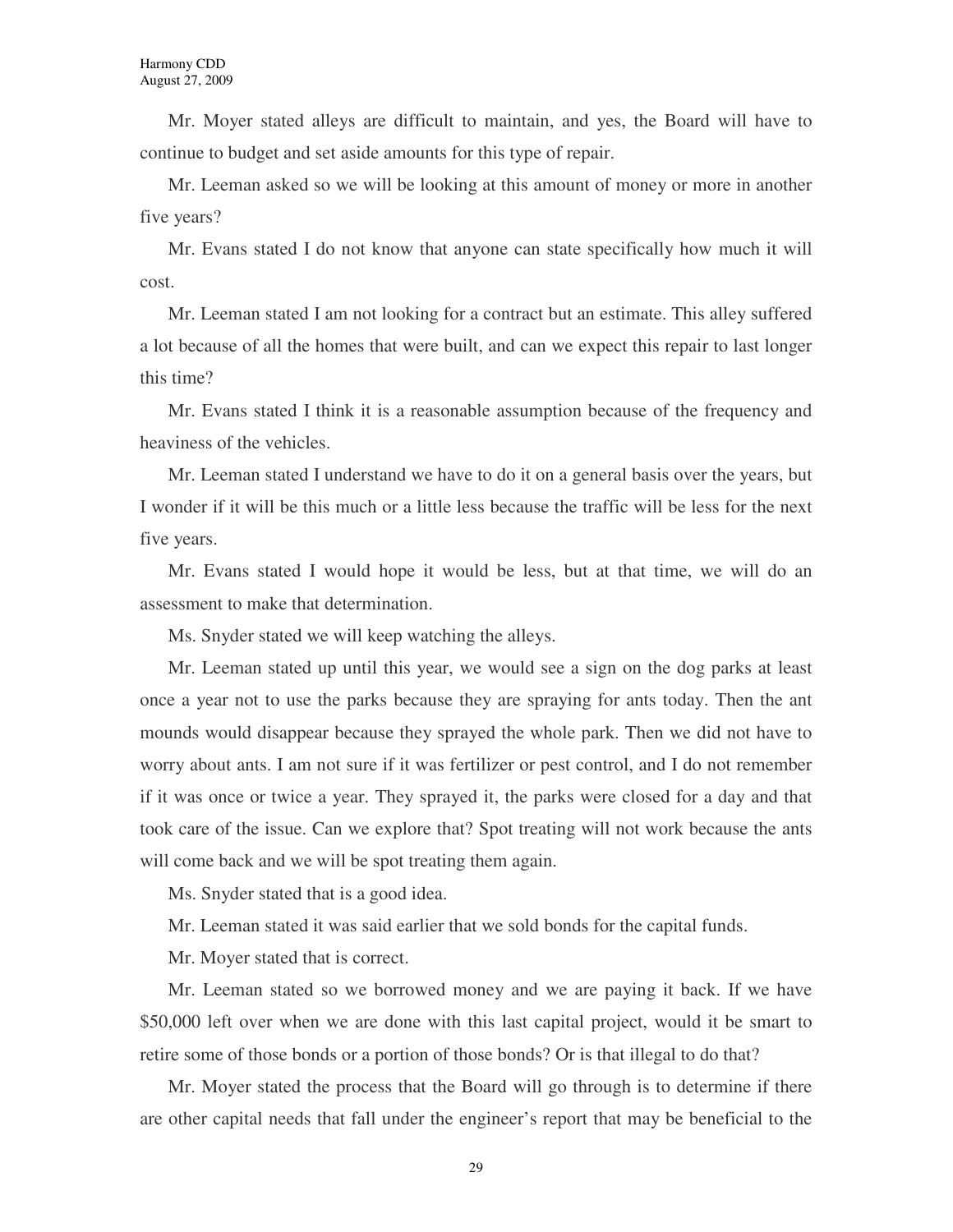community. At the end of the day, if we end up with \$50,000 and there are no other capital projects that the Board wants to undertake on the residents' behalf, then we will call those bonds. We are permitted to call those bonds at par under the trust indenture.

Mr. Leeman asked so we would see a significant savings if we did that?

Mr. Moyer stated no, not significant. It is \$50,000 related to \$24 million. It would not be something where you would see a big difference.

Mr. Goldberg stated on the 2004 and 2001 bonds, we are paying  $6.75\%$  to  $7.25\%$  in interest, and we have \$3 million sitting in the bank. Rather than going with 1% or 2% in a money market account, why not pay \$1 million on each to save approximately \$120,000 per year.

Mr. Moyer stated when a government sells bonds, as an inducement to the bondholder, one of their concerns is what happens if we have an economic environment like we have now and for some reason there are a lot of people who do not pay their real estate tax bills and assessments. Then there will not be enough money to pay the bondholders their annual principal and interest, so they setup a fund as part of the original issuance that if that scenario ever happens, for a period of time, generally it is a year, there are monies available to pay the bondholders with the hope and anticipation that tax certificates will sell and the reserve funds will be replenished. It is really a bondholder protection issue. There is nothing we can do since this is required by contract. This is not just for us; every government that issues bonds has this type of surety so the bondholders have some level of comfort that they will get paid their principal and interest on an annual basis.

Mr. Goldberg asked is \$3 million the minimum?

Mr. Moyer stated it is based on a formula, but generally as a rule of thumb it is  $10\%$ of the principal amount of the bonds.

Mr. Goldberg asked does that decrease each year?

Mr. Moyer stated as the principal of the bond is paid off, the reserve fund decreases. The trustee looks at that in the normal course of business. When it gets to a certain amount, which is in \$5,000 increments, we will call bonds.

Mr. Goldberg asked there is no prepayment penalty?

Mr. Moyer stated that is correct.

Mr. Goldberg asked can we get a better rate than 7%?